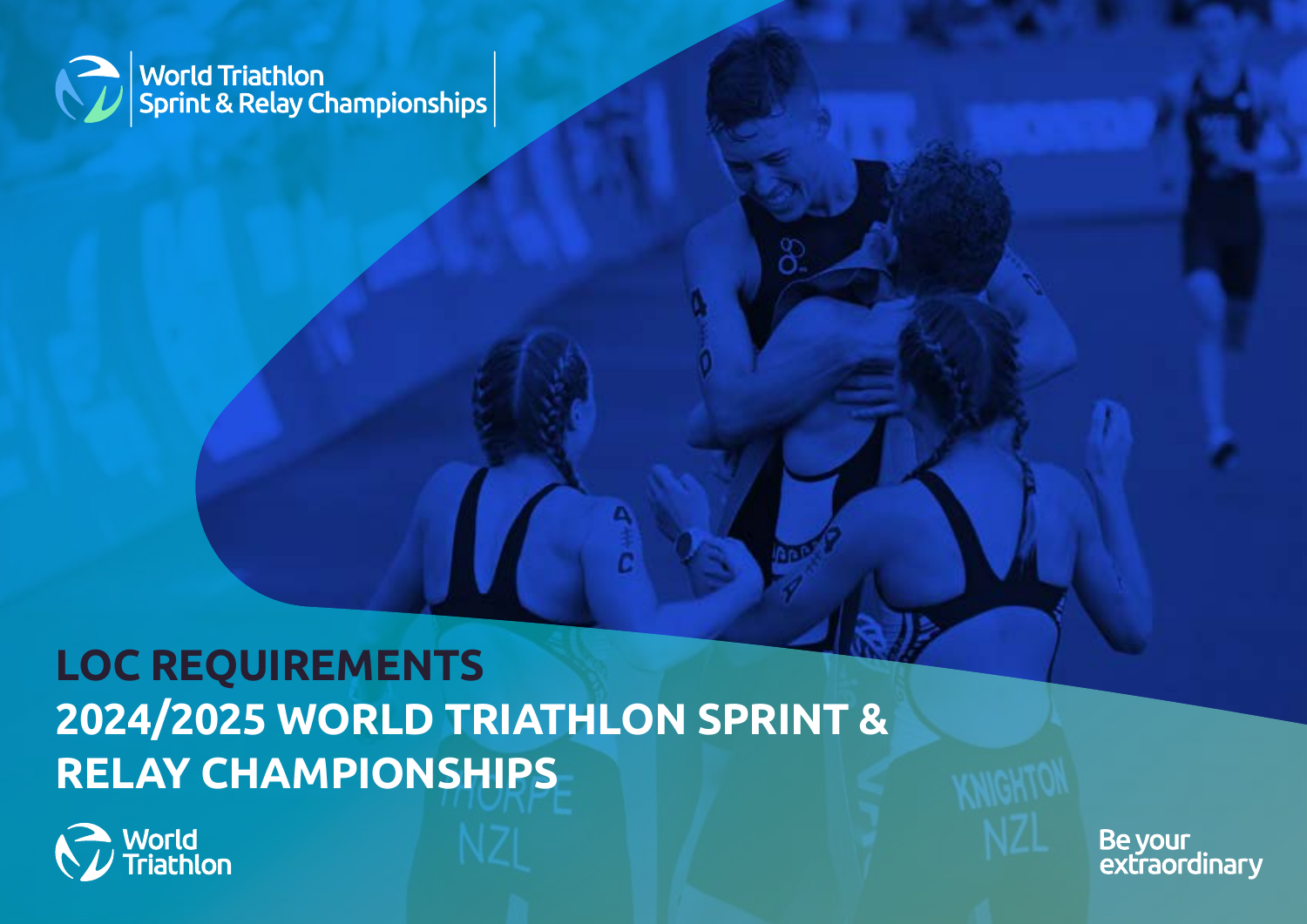

### <span id="page-1-0"></span>**2024/2025 WORLD TRIATHLON SPRINT & RELAY CHAMPIONSHIPS TECHNICAL, PROTOCOL AND MEDIA MANUAL THIS DOCUMENT SUMMARISES THE KEY INFORMATION REQUIRED TO DELIVER THE 2024/2025 WORLD TRIATHLON SPRINT & RELAY CHAMPIONSHIPS EVENTS.**

VERSION APRIL 2022

#### **CONTENTS**

| SECTION A: OVERVIEW OF THE SERIES & THE MANAGEMENT TEAM           | 3              |
|-------------------------------------------------------------------|----------------|
| 1. Introduction                                                   | $\overline{4}$ |
| 2. The principles of World Triathlon Sprint & Relay Championships | $\overline{4}$ |
| 3. Key Criteria                                                   | $\overline{4}$ |
| 4. "The Teams"                                                    | 5              |
| 5. Administration                                                 | $\overline{7}$ |
| 6. Services                                                       | 11             |
|                                                                   |                |
| <b>SECTION B: TECHNICAL &amp; VENUE OPERATIONS</b>                | 13             |
| 1. Technical Operations                                           | 14             |
| 2. Medical Management                                             | 16             |
| 3. Doping Control                                                 | 16             |
| 4. Facilities, Equipment and Volunteer Requirements               | 17             |
| 5. Transportation Plan                                            | 18             |
| 6. Accommodation Requirements                                     | 18             |
| 7. Communication Plan                                             | 19             |
| 8. Technical Officials Equipment                                  | 19             |
| 9. Athletes' Equipment                                            | 19             |
| 10. Catering Requirements                                         | 19             |
| 11. Contingency Plan                                              | 20             |
| 12. Operation Plans                                               | 20             |
| 13. Risk Assessment                                               | 20             |
| 14. Event Management Tools Partnerships                           | 20             |

| <b>SECTION C: WORLD TRIATHLON EVENT PROTOCOLS</b>      | 21 |
|--------------------------------------------------------|----|
| World Triathlon Sport Presentation<br>1.               | 22 |
| 2. World Triathlon VIP Hosting and Ceremony Protocols  | 22 |
|                                                        |    |
|                                                        |    |
| SECTION D: REQUIREMENTS FOR MEDIA, TIMING & TELEVISION | 23 |
| Introduction                                           | 24 |
| 2. World Triathlon Media Team Requirements             | 24 |
| Timing and Results Service Requirements<br>3.          | 27 |
| TV Requirements<br>4.                                  | 31 |
|                                                        |    |

| SECTION E: WORLD TRIATHLON MEETINGS |                             |  |  |  |
|-------------------------------------|-----------------------------|--|--|--|
|                                     | 1. World Triathlon Meetings |  |  |  |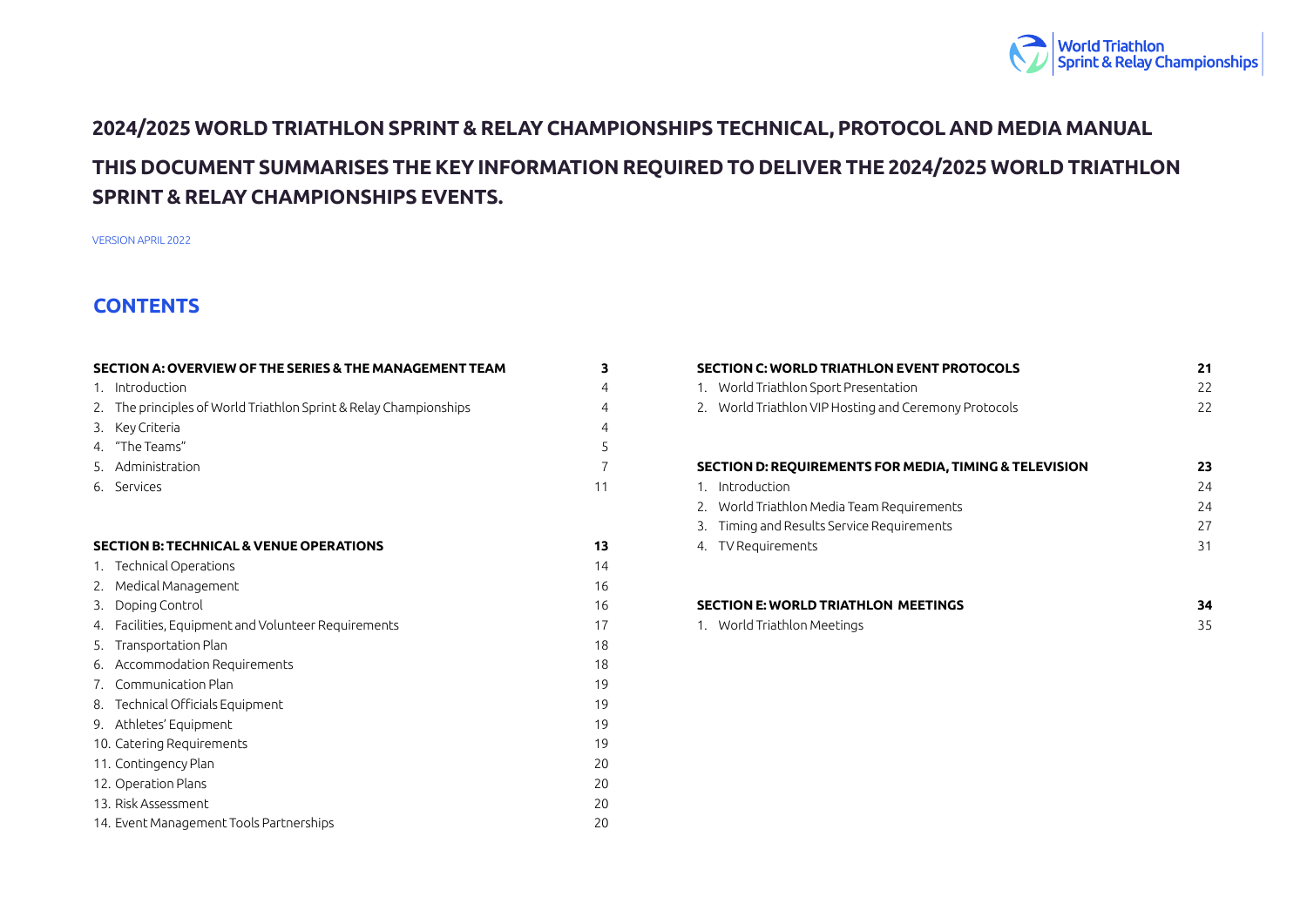<span id="page-2-0"></span>



### SECTION A: OVERVIEW OF THE SERIES & THE MANAGEMENT TEAM

3 | LOC REQUIREMENTS: 2024/2025 WORLD TRIATHLON SPRINT & RELAY CHAMPIONSHIPS – APRIL 2022 [BACK TO TABLE OF CONTENTS](#page-1-0)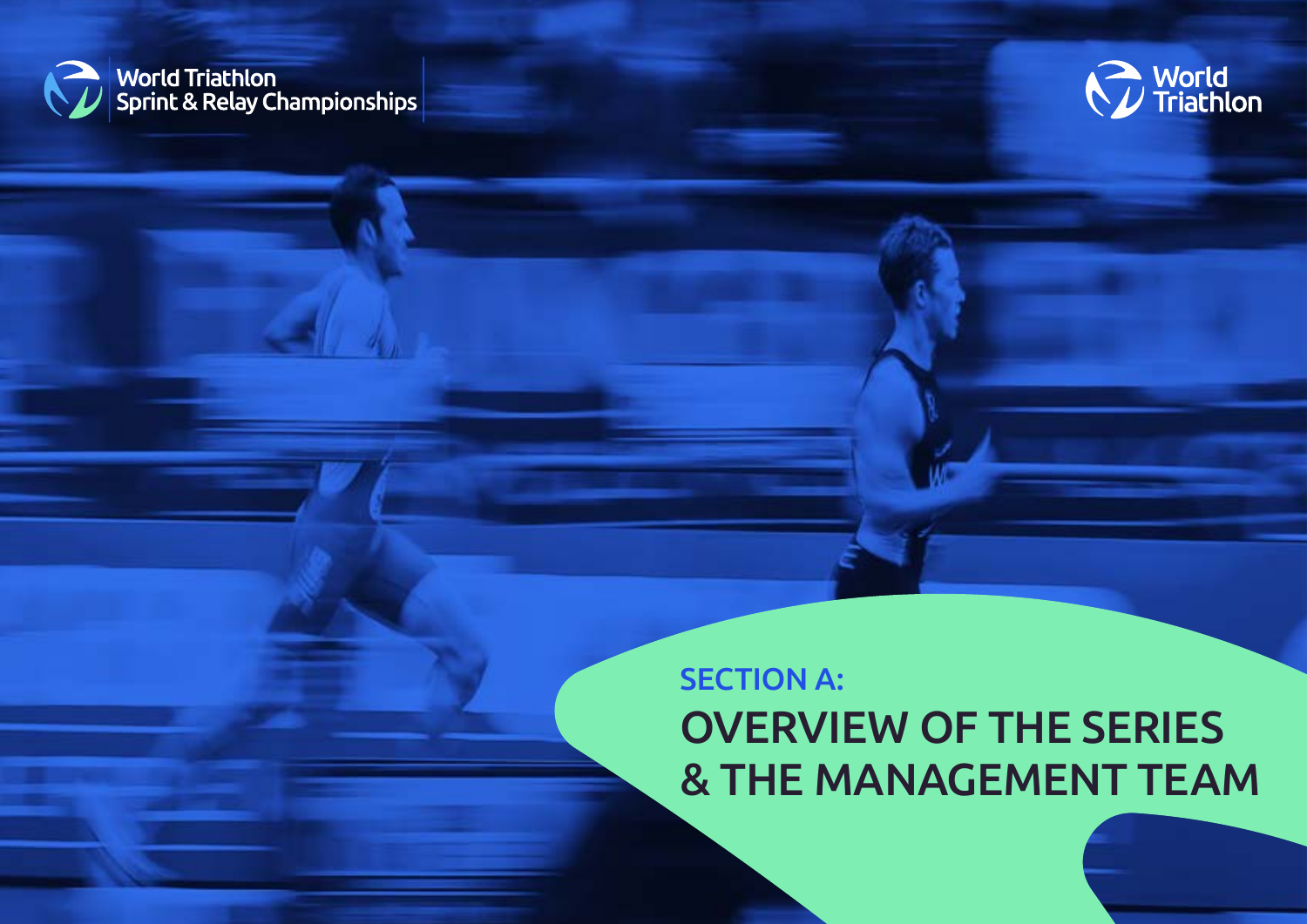

#### <span id="page-3-0"></span>**1. INTRODUCTION**

- 1.1. The World Triathlon Championship Series (World Triathlon Championship Series) brings together the world's premier triathlon events. The series is wholly owned by the World Triathlon, the world governing body of the sport. World Triathlon will use its highly experienced staff to support each Local Organising Committee (LOC) in delivering a worldclass event. World Triathlon will provide key operations staff to support the event (outlined below) during its operation.
- 1.2. From 2021, World Triathlon introduced a new event with both Elite athlete and Age-Group categories. The World Triathlon Sprint & Relay Championships will feature super-sprint World Championship Series event for Elite athletes, Sprint World Championships for Age-Group and Junior athletes as well as Mixed Relay World Championships events for all above categories.
- 1.3. The World Triathlon Championship Series is developed in collaboration with various stakeholders which will partner with World Triathlon in producing the series, forming a professional and highly experienced Series Management Team (SMT).
- 1.4. The Objectives of the Series Management Team (SMT) are:
	- a. To form a management partnership with the Local Organising Committee (LOC) and the Host City (HC) and support the LOC in reaching the world-class standards consistent with each event in the series;
	- b. To collaborate closely with the LOC, the National Federation (NF) of the country and the Host City (HC). In addition to this document, the World Triathlon Event Organisers' Manual, the World Triathlon Championship Series Branding Guidelines will be used as a working document by the LOC and include all the necessary additional information to deliver the event details. Executing the details is a matter of agreement with World Triathlon, the Team Leader (TL) and the World Triathlon Technical Delegate (TD). All documents can be downloaded from www.triathlon.org;
	- c. To ensure the LOC complies with the World Triathlon Competition Rules.

#### **2. THE PRINCIPLES OF WORLD TRIATHLON SPRINT & RELAY CHAMPIONSHIPS**

- 2.1. A safe and fair environment for the athletes:
- 2.2. High quality events with consistent technical standards and brand consistency i.e. 'Look and Feel';
- 2.3. Spectacular events showcasing the city through media exposure and significant spectator audiences;
- 2.4. Deliver to a worldwide audience through live television, highlights shows and other media;
- 2.5. Opportunity to bring international visitors to the host city:
- 2.6. Deliver high quality opportunities and total satisfaction to sponsors;
- 2.7. Sport development opportunities and a legacy for the HC and NF:
- 2.8. Development opportunities for community with corporate participation.

#### **3. KEY CRITERIA**

- **3.1.** High quality events with a consistent brand and standards:
- 3.2. Elite events preferred on two separate days of the weekend with a multi-lap course;
- 3.3. Mass participation events managed according to the World Triathlon Competition Rules and linked to the Elite programme to create a major spectacle;
- 3.4. Venue set up in city centre with grandstand and live TV broadcast on big screens;
- 3.5. Large numbers of spectators;
- 3.6. High quality experience for all participants;
- 3.7. Test event to be organised before hosting the World TriathlonSprint & Relay Championships. Minimum two World Triathlon Championship Series events and one World Triathlon Para Cup in the preceding years.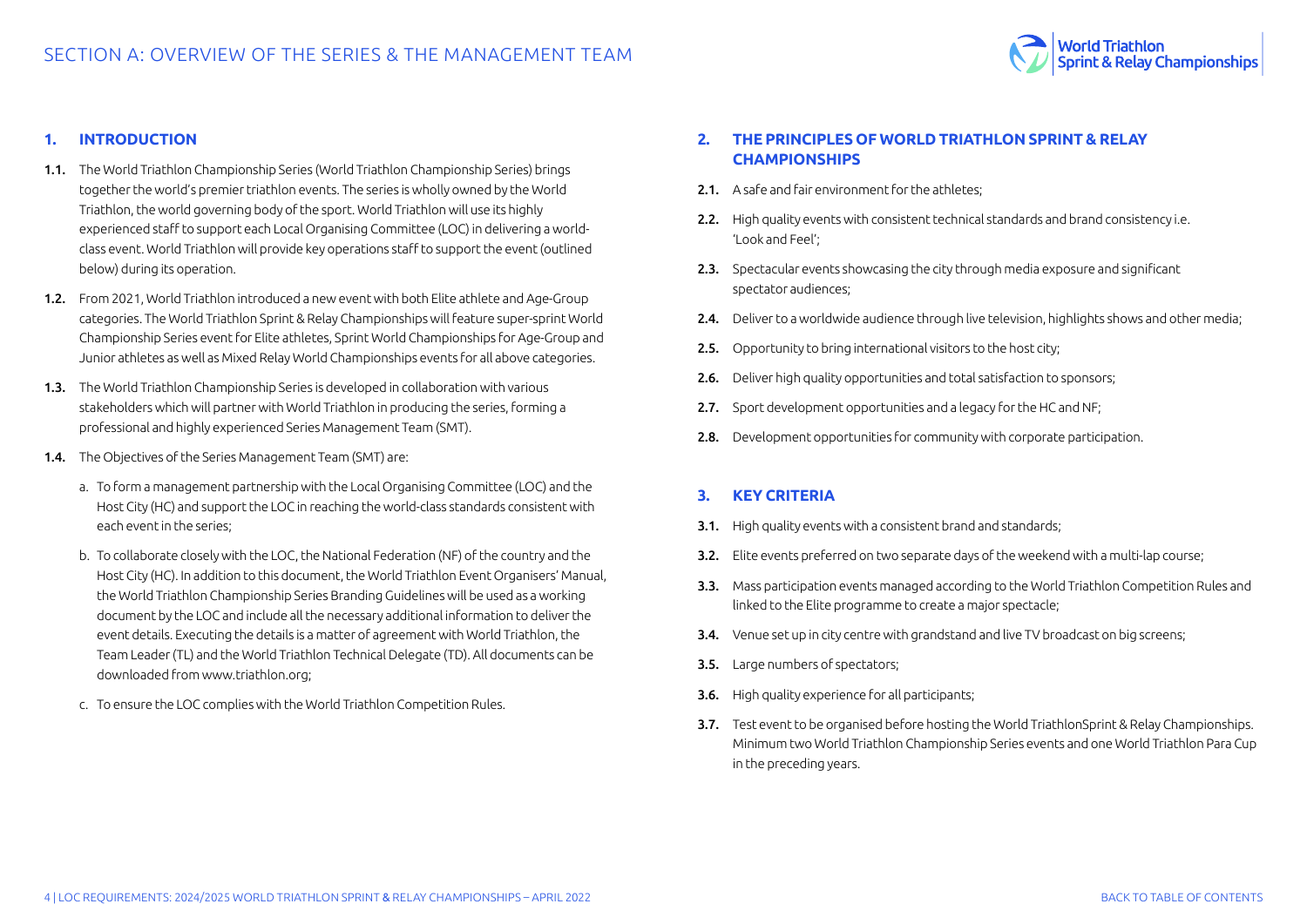

#### <span id="page-4-0"></span>**4. "THE TEAMS"**

The roles and responsibilities of the LOC and SMT are outlined below. The World Triathlon Sprint & Relay Championships will bring a collaborative team of experts to support and deliver each event and work alongside the LOC.

- 4.1. The Series Management Team (SMT) will interact with the LOC event team on multiple levels. Below is a description of the SMT and their roles. Each SMT member might have additional staff that will be brought to the event to help the LOC:
	- a. World Triathlon Secretary General and World Triathlon Sport Director are responsible for the general management and supervision of the entire series:
		- Overall strategy, planning and organisation;
		- Series approvals and recommendations;
		- Coordinate host city bid process and event scheduling;
		- Event agreement negotiation and management;
		- Athlete agreements and prize money recommendations;
		- Ensure all LOC event insurance requirements.
	- b. World Triathlon Championship Series General Manager and occasionally the Team Leader (TL) during the on-site delivery phase:
		- Finalise naming structure;
		- Evaluation of event commercial elements during bid process;
		- World Triathlon logo protocol;
		- Series marketing strategy;
		- Approves all commercial/advertising products such as brochures, posters, ads, web design, and merchandising;
		- Implement the World Triathlon Branding Guidelines;
		- World Triathlon advertising;
		- Implement and delivery of all global contractual rights;
		- Implement Branding requirements;
- Coordinate team meetings; set agendas, record and distribute minutes;
- Manage VIP requirements.
- c. World Triathlon Head of Operations as part of the World Triathlon Technical Delegate team including the assigned co-TDs. The TD team will assign specific roles and responsibilities. This team will also include the Medical Delegate and a number of International and National Technical Officials:
	- Evaluation of event technical elements during bid process;
	- Project management;
	- Primary contacts for all technical, competition and operational elements;
	- Venue and course design including measurement, permits and approvals, infrastructure integrity, aid stations, communications, contingency plans;
	- Management of the preparations of all operations and services;
	- Coordination of officials, marshalls, and volunteers;
	- Manage the implementation of the applicable rules for all events;
	- Provide accreditation protocol management for the Field of Play;
	- Health and Safety management;
	- Approval of security plans;
	- Medical management;
	- Race and risk communication management;
	- Environmental management;
	- Deliver Officials' Development Programme;
	- Elite athlete registration, briefings and training facilities management;
	- Timing and Results management;
	- Age-Group technical management;
	- Oversee all LOC website information for accuracy and consistency;
	- Post-event technical reporting.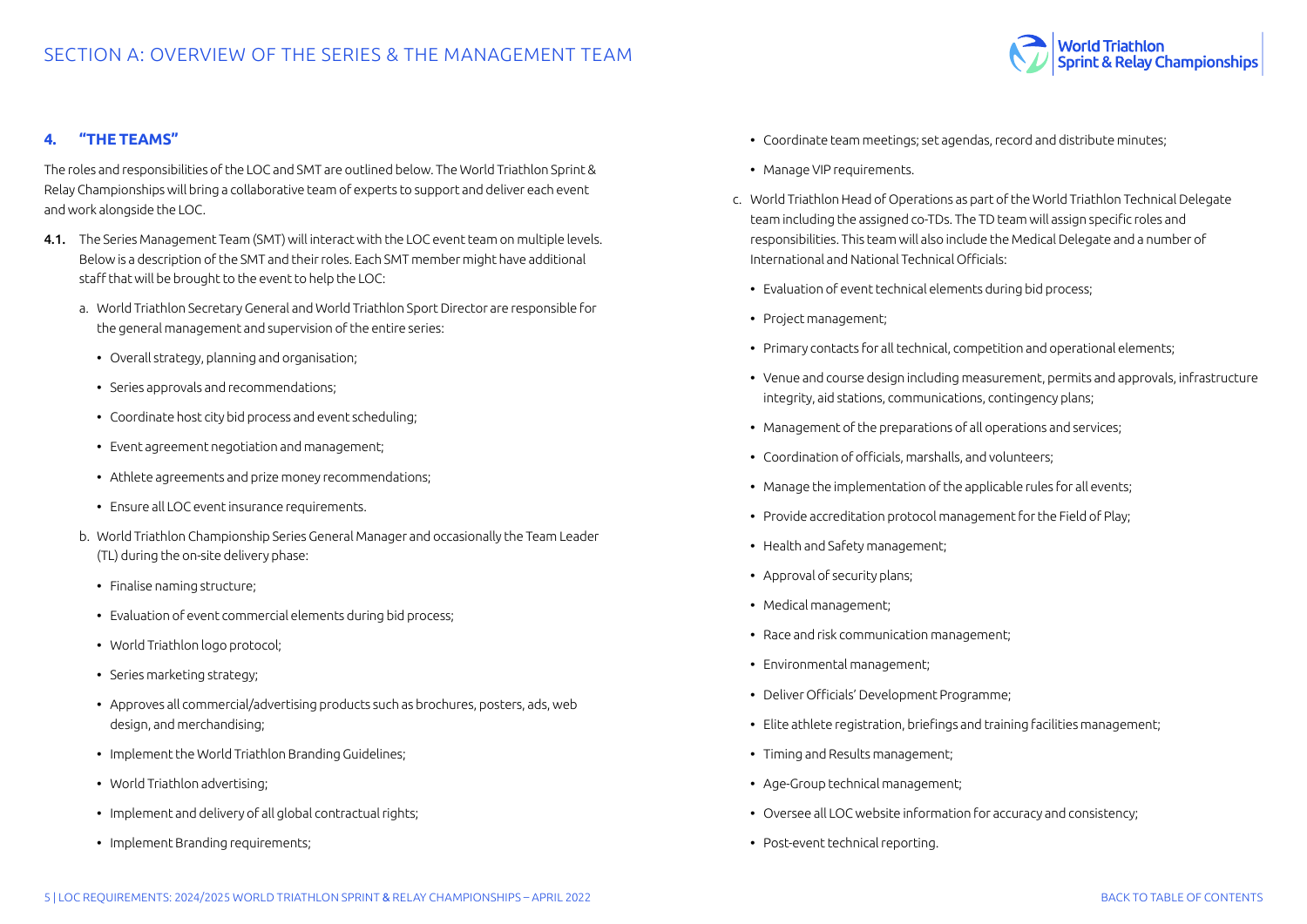

d. World Triathlon Event Services Manager

- Management of global logistics and shipping;
- Manage production and inventory of World Triathlon Championship Series supplies;
- Approval of accommodation, offices, facilities, functions and transportation;
- Manage Executive Board/Committee meetings and congress logistics;
- AG athletes' services and experience coordination and approval;
- Manage World Triathlon team travel;
- Manage World Triathlon family services.
- e. World Triathlon Sport Results Director:
	- Elite, Junior and Age-Group athletes' entries management and Elite start list production (including numbering);
	- Liaison with the Timing companies;
	- Age-Group registration on-site data verification;
	- Identify Series winners.
- f. World Triathlon Head of Communications:
	- Oversee all World Triathlon Media staff on-site and be the first point of contact for all media matters (non-TV);
	- Approve all planned media facilities, media technical support and media hosting with TD and TL;
	- Request and review all LOC media plans in cooperation with the World Triathlon Championship Series TV Production Manager;
	- Develop and implement the World Triathlon media plan for the event;
	- Coordinate athlete interviews;
	- Coordinate press services and manage SMT press team;
	- Race and risk communication spokesperson;
- Coordinate and produce the social media content for World Triathlon social media channels.
- g. World Triathlon Championship Series TV Production Manager:
	- First point of contact for all television matters with the host broadcaster and any other relevant parties;
	- Coordination of the work of the SMT camera crew on site;
	- Coordination of the international TV production (production plan, international signal, international commentary, TV graphics);
	- Produce post-race news feed, webcast and magazine show.
- h. World Triathlon Sport Presentation Manager:
	- Oversees all sport presentation matters on-site, as approved by World Triathlon, including facilities, equipment and run-sheets/scripts;
	- Manage the operation and delivery of World Triathlon Event Protocols in coordination with the LOC.
- i. World Triathlon Anti-Doping Manager:
	- Anti-Doping control management;
	- World Triathlon Anti-Doping Expo booth management.
- 4.2. LOC Team:
	- a. LOC Event Director:
		- Overall management and coordination of the Event;
		- Main contact person for the LOC on all important coordination activities and decisions.
	- b. LOC Director of Venue and Technical Operations:
		- Course selection and mapping;
		- Secure permits and prepare the safety plan;
		- Venue set-up and technical operations.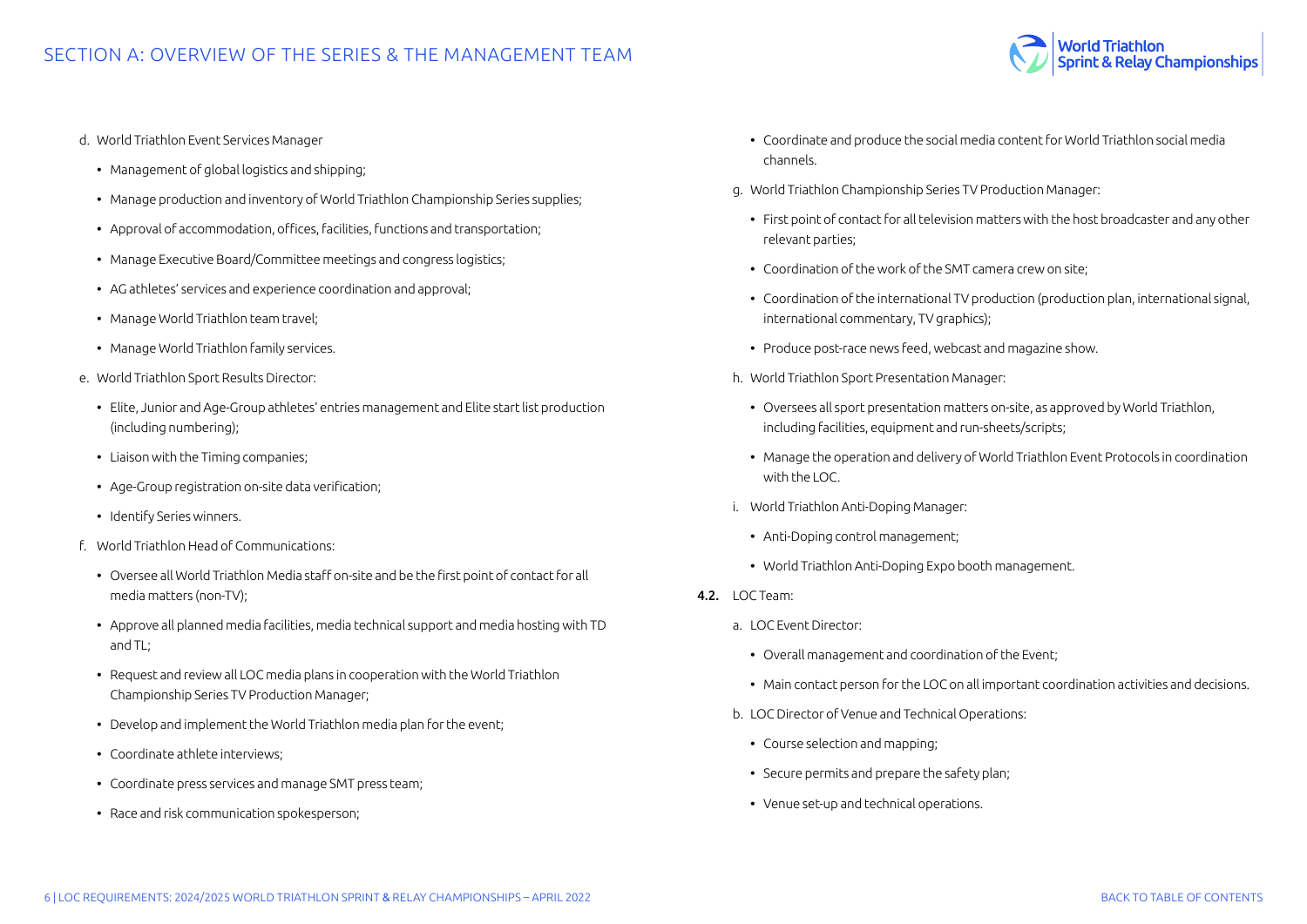

- <span id="page-6-0"></span>c. LOC Director of Marketing and Sponsorship:
	- Implementation of the World Triathlon Championship Series Branding Guidelines;
	- Create an event branding plan showing allocations of sponsor and stakeholder space on the FOP;
	- Create a LOC marketing concept for the LOC sponsors that is aligned with the World Triathlon Championship Series Branding Guidelines;
	- Responsible for packing up and sending all branding material in the same condition and quantity as was received.
	- Provision of volunteers to assist with the installation of the branding including provision of equipment necessary for branding installation and take down;
	- Provide the LOC sponsor material for the big screen and the announcers' scripts to the TL;
	- Source on-site crowd entertainment features, performances and interactions.
- d. LOC Media Director:
	- Main contact to World Triathlon Media Manager/Delegate and local media;
	- Arrange pre-promotion of event;
	- Organise all press and photo media on site in conjunction with World Triathlon Media Manager/Delegate;
	- Organise press conferences in conjunction with World Triathlon Media Manager/ Delegate;
	- Provide the World Triathlon Media Manager/Delegate with the post-race media monitoring report.
- e. LOC Sport Presentation Manager:
	- Create scripts and ensures that the entire presentation team is familiar with the scripts and their particular role;
	- Coordinate all ceremony-related requirements and protocol;
	- Coordinate and produce all rehearsals with the World Triathlon Sport Presentation Manager;
	- Coordinate ceremony staff;

• Coordinate LOC presenters according to requirements with World Triathlon Championship Series Sport Presentation Manager.

#### **5. ADMINISTRATION**

- 5.1. Official Language:
	- a. The official working language of World Triathlon is English. However other languages may be used from time to time to help with communication.
- 5.2. Site Visits:
	- a. Site visits are done prior to the Event taking place.
	- b. Evaluation site visit is taking place during the bidding period in case no World Triathlon Championship Series were hosted before on the same venue/course by the same LOC. Accommodation, travel and local transportation expenses must be covered by the LOC for maximum 2 World Triathlon delegates.
	- c. One or more coordination site visit(s) may be taking place in case of a successful bid. Accommodation and local transportation expenses must be covered by the LOC for maximum 4 delegates from the SMT for whole duration of the visit.
	- d. Documentation: During a site visit, the following information should be available:
		- LOC team (organisation structure with experience of key members);
		- Environmental data: heat stress indicator (WBGT), air temperature, water temperature, average rain fall, air pollution index, current (if applicable), sunrise/sunset
		- Venue and course maps;
		- Required permits and approvals and event insurance;
		- Budget outline, including confirmed revenue streams;
		- Proposed schedule;
		- Host hotel information and facilities;
		- Marketing plans;
		- Operation plans (coordination visit only);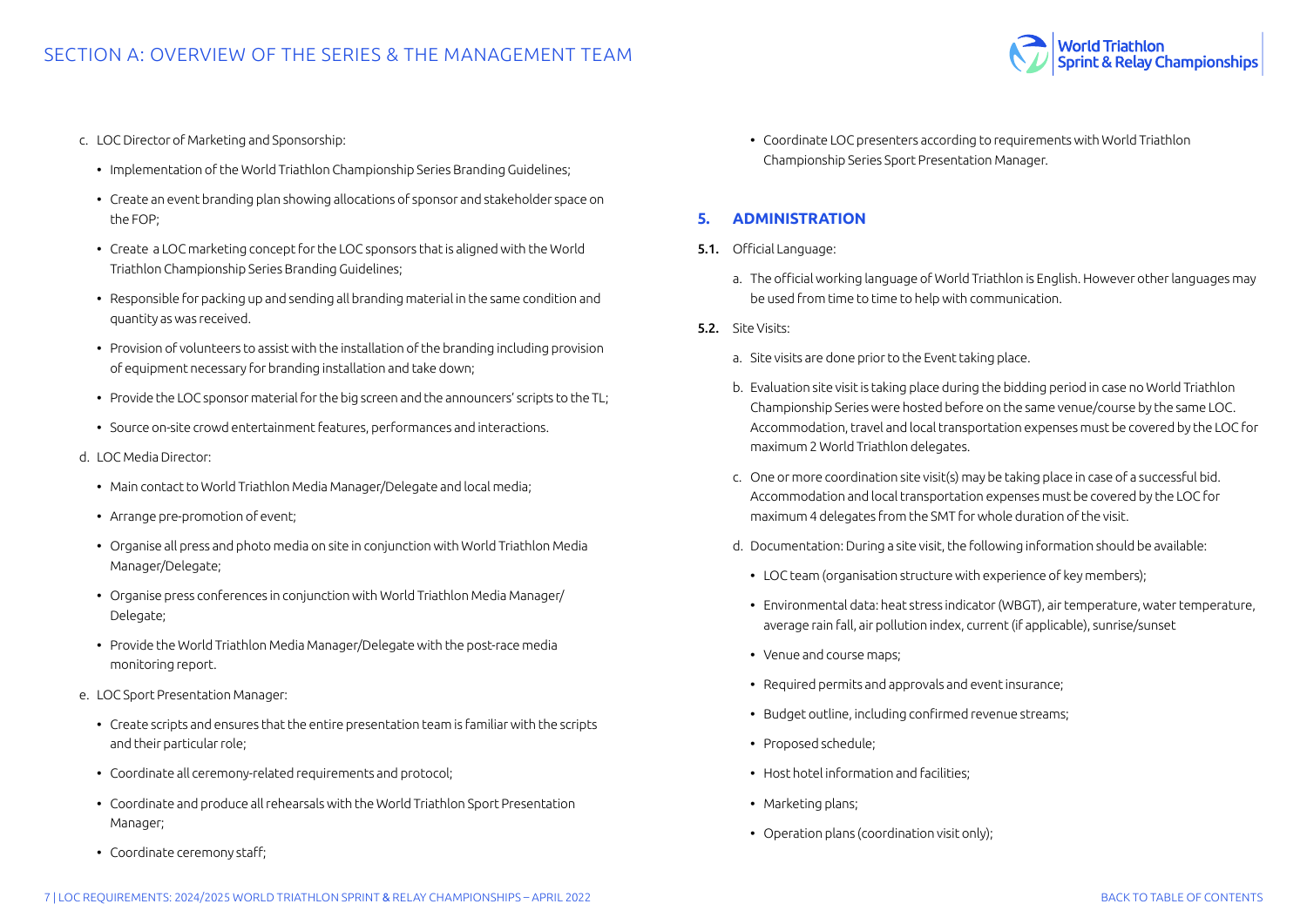

- Services plans (coordination visit only).
- 5.3. Event Agreement:
	- a. The Event Agreement is required for all World Triathlon Sprint & Relay Championships. All provisions of the Event Agreement document are legally binding upon all LOCs that have been awarded a World Triathlon Sprint & Relay Championships.
	- b. World Triathlon has the authority to ensure the implementation and interpretation of the Event Agreement document.
- 5.4. Insurance:
	- a. Event Liability Insurance and Event Cancellation Insurance are required as per the Event Agreement.
	- b. The LOC shall, at its cost, insure and keep insured with a reputable insurance company, a standard public liability and property damage insurance policy to cover the risks of insurable nature of the ER and the staging of the Event and the related events for an amount not less than US\$10,000,000. The insurance policy will name, as insured, the LOC, World Triathlon, the Global Partners, the World Triathlon Executive Board and Staff, the World Triathlon International Technical Officials, and the respective LOC directors, officers, agents, volunteers, employees and contractors.
	- c. Event Certificate of Insurance: The official certificate of insurance, with all additional insured added, must be provided to World Triathlon at least 60 days prior to the start of the event.
	- d. Athletes' Insurance: each athlete must acquire medical / travel insurance which offers the legal requirements for the country where the event is being organised unless their NF has a license system including such coverage.
- 5.5. Draft schedule can be found in the Event Organiser's Manual:
	- a. The Elite qualifiers/semi-finals and finals should be hosted on two different competition days. The final competition schedule needs to be approved by the TD.
	- b. The Age-Group individual sprint and Age Group mixed relay events should be hosted on different days with preference to host first the individual sprint.
	- c. The Elite and junior mixed relay should be hosted on a different day following the individual races.
- 5.6. Registration:
	- a. All the registration deadline, eligibility and entry rules can be found in the World Triathlon Competition Rules on www.triathlon.org.
	- b. Entry Fees and Payment:
		- There is no entry fee for Elite athletes (individual and mixed relay) in the World TriathlonSprint & Relay Championships. The entry fee for other categories will be as stated in the Event Agreement.
	- c. Elite and Junior registration will be via the World Triathlon online system. For the Age-Group athletes, the World Triathlon online registration system should be used (registration process and timelines to be agreed with World Triathlon.)
	- d. World Triathlon expects the LOC to use the suggested entry software system unless otherwise agreed.
- 5.7. Accountability:
	- a. The LOC is accountable for the following:
		- Compliance with the Event Agreement;
		- All contracts associated with local suppliers and sponsors;
		- Budgets, payroll, purchasing and invoicing, insurance, athlete waivers, permits and approvals, water quality test, travel visas, reporting schedule and checklists;
		- Accuracy of Website content: Each World Triathlon Championship Series event has a website provided by World Triathlon of the format cityname.triathlon.org;
		- The LOC must use this website as the primary event website;
		- The site is to be maintained in English as well as the local language(s) as required by LOC;
		- Event and race related changes and updates must be approved by the TL/TD before publishing;
		- Please contact webmaster@triathlon.org for setup.
- 5.8. Permits and Approvals:

The LOC must: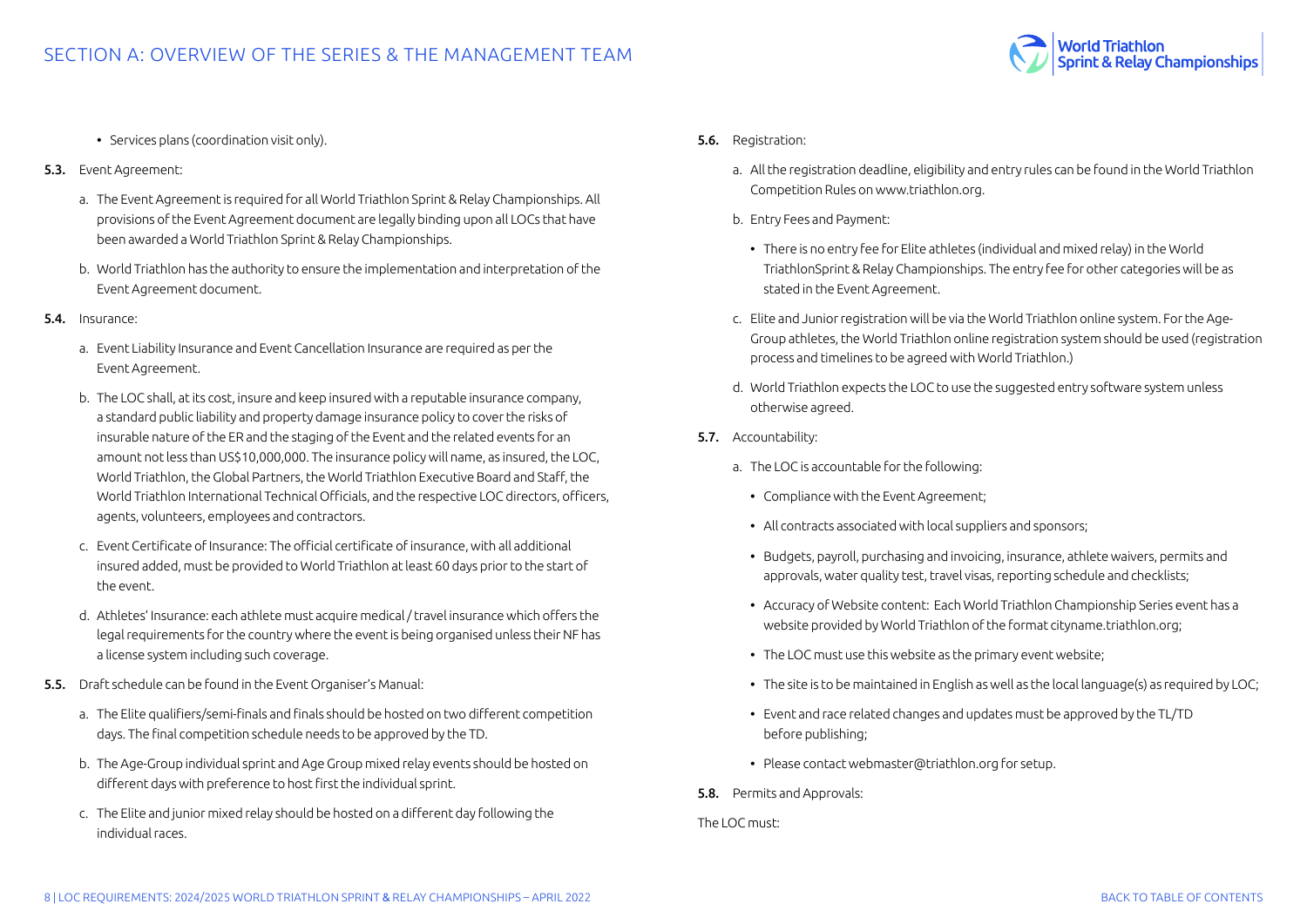- a. Obtain written approval for the venue, and competition courses, including swim, bike, run, and transition, from all jurisdictions e.g. federal, regional, city, police, etc.;
- b. Have World Triathlon's approval for all segments of the course which must be secured prior to awarding a World Triathlon event;
- c. Provide World Triathlon with a water quality test during bid stage and leading up to the event as per the World Triathlon Competition Rules 10.2 and 10.3. Additional to this, based on the sanitary inspection, more tests may be requested by World Triathlon;
- d. Provide environmental data: heat stress indicator (WBGT), air temperature, water temperature, average rainfall, air pollution index, current (if applicable), sunrise/sunset;
- e. Provide World Triathlon with tide tables, where applicable, during the bid stage;
- f. Ensure that all temporary structures (pontoon, grandstands, stages, gantries etc.) are approved in writing by a Structural Engineer and adhere to the local fire marshal's code;
- g. Provide proof that local hospitals and Emergency Departments are informed of the event and its associated road closures;
- h. Assist with Drone operational regulations and permits.
- 5.9. Reporting Schedule and Checklists:

#### The LOC must:

- a. Be familiar with World Triathlon schedules and checklists as outlined in the Event Organisers' Manual;
- b. Provide reports upon the request of the SMT Team;
- c. Participate on the bi-weekly progress report calls;
- d. Participate on the 30 days prior to the event the general World Triathlon/LOC call;
- e. Project Management System: World Triathlon has partnered with the company WeTrack for delivering a project management system and document sharing platform for all World Triathlon events. This tool is used during the planning process for following the events' progress report and it is mandated for all LOCs to use it. This application is offered to the LOC on World Triathlon's cost.
- 5.10. SMT LOC On-Site Meeting:
	- a. A series of on-site meetings will be scheduled during the week leading up to the event;

b. The schedule of meetings will be prepared by the Team Leader and the Technical Delegate;

World Triathlon<br>Sprint & Relay Championships

- c. The Team Leader, Technical Delegate, Media Delegate, World Triathlon Championship Series TV Production Manager, LOC Event Director, LOC Director of Technical and Venue Operations, LOC Director of Marketing and Sponsorship will attend the first on-site meeting;
- d. Course and venue maps, branding plan, concept of course safety, staff and security operation plan including radio plan and protocol, event schedule including swim heats, medical plan, athlete services plan, contingency plans are required material for the meeting.
- 5.11. Event Week Meetings: The event-week meetings will be confirmed and circulated following the first SMT – LOC on-site meeting. The following meetings will be scheduled:
	- a. Technical Meeting;
	- b. TV Production Meeting;
	- c. Media Management Meeting;
	- d. Branding Meeting;
	- e. World Triathlon Protocol Meeting, including Sport Presentation, Opening and Medal Ceremonies, VIP Services and Accreditation Meeting, Closing Ceremony Meeting;
	- f. Rehearsal schedule for Sport Presentation and Medal Ceremony;
	- g. Timing and Results Meeting;
	- h. Motorbike drivers' Meeting;
	- i. Marine Meeting;
	- j. Medical Meeting;
	- k. Registration Meeting.
- 5.12. Travel Visas:

The LOC must:

- a. Provide all necessary information and assistance for athletes and officials who require travel visas for entry into the host country;
- b. Get the detailed travel visa information from the host country's customs and immigration department;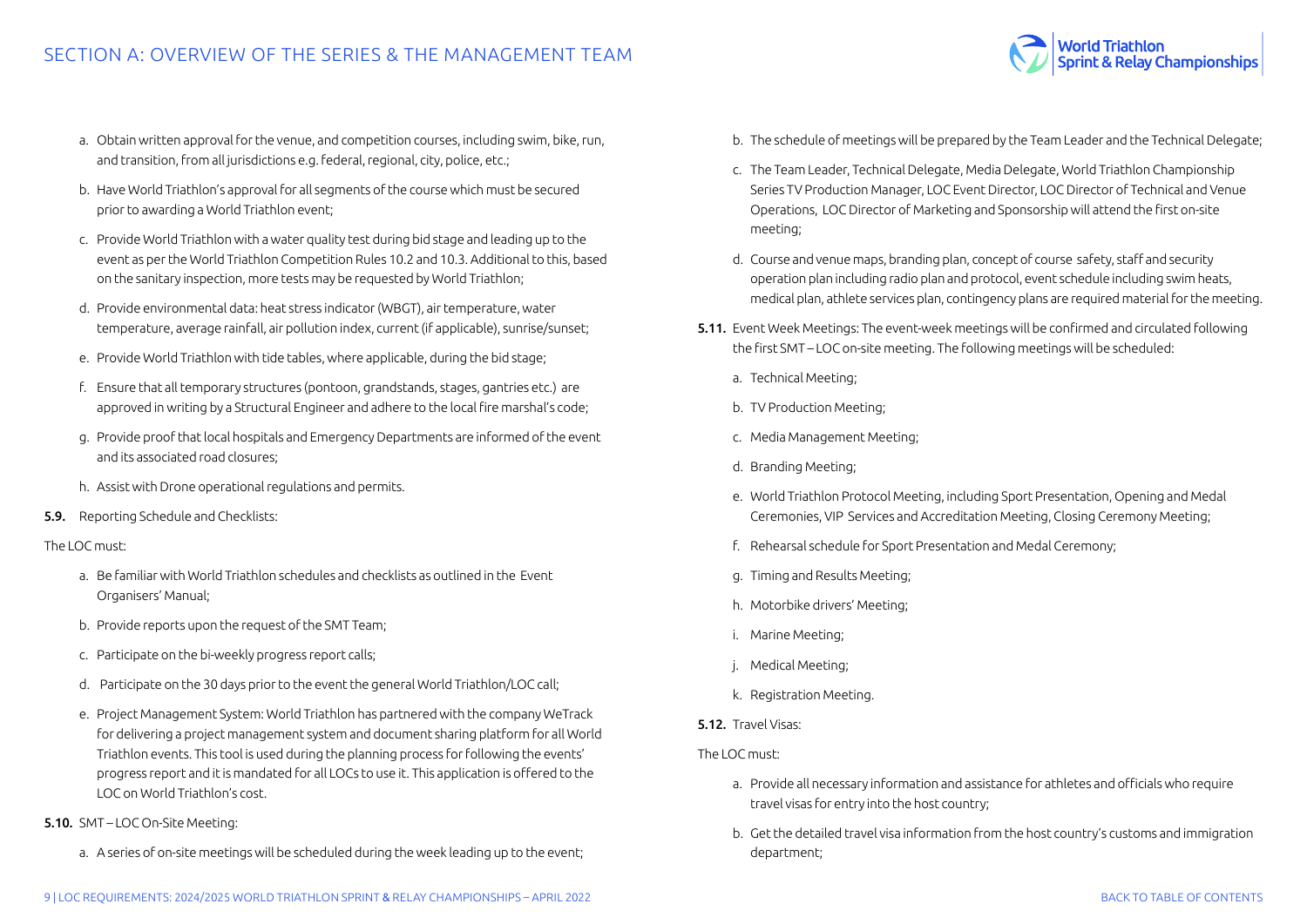- c. The LOC must post the detailed travel visa information on the event website. Upon receipt of applications for a travel visa, the LOC will liaise with the athletes/coaches'/officials' NF and World Triathlon;
- d. Not issue travel visa invitations without prior approval and confirmation of that the athletes, coaches and/or officials are in good standing with World Triathlon;
- e. Assist with media visas & media equipment customs.
- 5.13. Accreditation Protocol:
- The LOC must:
	- a. Use the standardised accreditation system, outlined in the Event Organisers' Manual;
	- b. Pay particular attention to both the precise design of the accreditation, the secure zone signage, and the implementation of an effective security team to manage and control the accreditation and security on site;
	- c. Only accredit the approved coaches' accreditation list that World Triathlon will announce 5 days before the event. Only coaches listed on this list can receive wristband (provided by World Triathlon). All other requests should be directed to the TD;
	- d. Only accredit the approved team medicals' accreditation list that World Triathlon will announce 5 days before the event. Only team medicals listed on this list can receive wristband (provided by World Triathlon). All other requests should be directed to the World Triathlon Medical Delegate;
	- e. The final plan and proposed accreditation cards, zone control signage and venue accreditation plan/flows must be submitted to TD for approval according to the project plan.

#### **6. SERVICES**

- 6.1. Staff and Volunteer Services:
	- a. The event should have adequate paid staff to meet the requirements of hosting an event of this calibre.
	- b. Volunteers: First look to recruit personal contacts of LOC committee members as they often provide the most reliable resources.
- c. Specific training should be provided to:
	- Field of Play volunteers;
	- Athlete Services volunteers;
	- Medical and Anti-Doping volunteers;
	- VIP Hosting volunteers;
	- Transportation volunteers;
	- General Information volunteers.
- d. Volunteers should have a general understanding and awareness of all aspects of the event. Volunteers are the 'Face' of the event and represent the local community to the world.

**Vorld Triathlon** 

Sprint & Relay Championships

- 6.2. Athlete Services:
	- a. The most important people at the event are the athletes. Their overall view of the event will be reflected not just in the race but in the consideration that has gone into anticipating their needs.
	- b. Basic Athlete Services to be provided by the LOC include (free of charge for the Elite athletes and registered coaches):
		- Airport Transportation: including provisions for bike transportation;
		- Information Services: athletes guide and information booths at the venue;
		- Accommodation Services: adequate distribution of information on all available accommodation;
		- US\$300 subsidy for each Elite athlete competing on the individual race payable to their respective National Federations;
		- Complimentary Internet access in the host hotel and in all athletes/registration's areas;
		- Medical services: Information provided on medical emergency services, massage and physiotherapy services;
		- Training Services: Swimming pool facilities will be required for 2 sessions daily free of charge for Elite athletes during the lead up to the Elite races. The schedule must be approved by the Technical Delegate.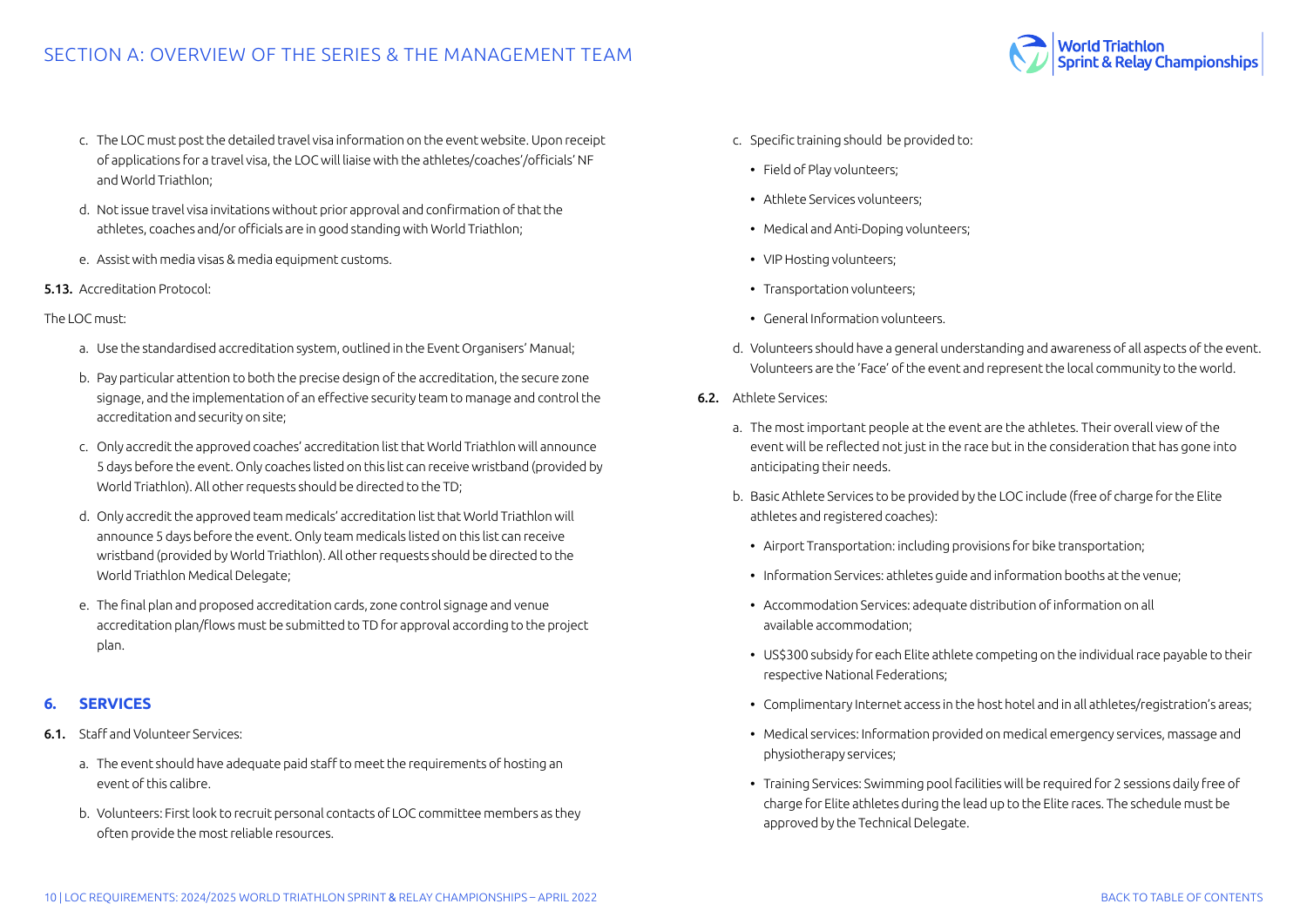<span id="page-10-0"></span>

- Bike Mechanic services for all athletes and bike rental opportunities;
- Goody bags with event souvenirs in a sustainable manner (an exhaustive list of items provided to the athletes has to be published on the events website at the entry fee section.)
- 6.3. VIP / Sponsor Services:
	- a. A VIP / Sponsor Hosting Plan must meet the following minimum requirements:
		- Complimentary scheduled VIP Airport Transportation including World Triathlon Guests;
		- VIP accreditation should be provided to all VIP level sponsors and guests. Invitations will be issued to the on-site VIP Tent and to all social functions as per Event Agreement and the World Triathlon Championship Series Branding Guidelines;
		- VIP Transportation to race venue and to social functions as required;
		- Sponsor Package and/or special event souvenir should be packaged for all sponsors and VIPs and must include a detailed Event Schedule;
		- Special consideration must be given to any planned presentations to sponsors and/or VIPs and should be approved by the TL.
- 6.4. Spectator Services:
	- a. Road closures will often result in extra considerations for getting spectators on site. It is essential that access information is well communicated to spectators. A public awareness campaign must be part of the event planning process and must be approved by the TD.
	- b. Information volunteers should be located at all major site access points and in the central hub area of the venue.
- 6.5. Technical Officials Services:
	- a. World Triathlon will be provided by the NF/LOC with a list of local Technical Officials 45 days before the event. The list will include all Field of Play officials, as well as the chief race official. The list is subject to change by World Triathlon.
- b. Minimum number of TOs per event determined by the TD. In case the Host National Federation is not able to provide the full list of Technical Officials, Self-Funded officials must be considered by the LOC by including those in the accommodation allotment provided for the TOs and if necessary provide airport pickup.
- c. Responsibility of the LOC/Host NF to cover the expenses of the National Technical Officials as per local policies. LOC/Host NF to cover accommodation expenses for minimum 20 Self-Funded Technical Officials.
- d. The LOC will provide all Technical Officials and SMT with the same race package as given to athletes, i.e., event t-shirt, tickets to all events, and sponsor gifts.

World Triathlon<br>Sprint & Relay Championships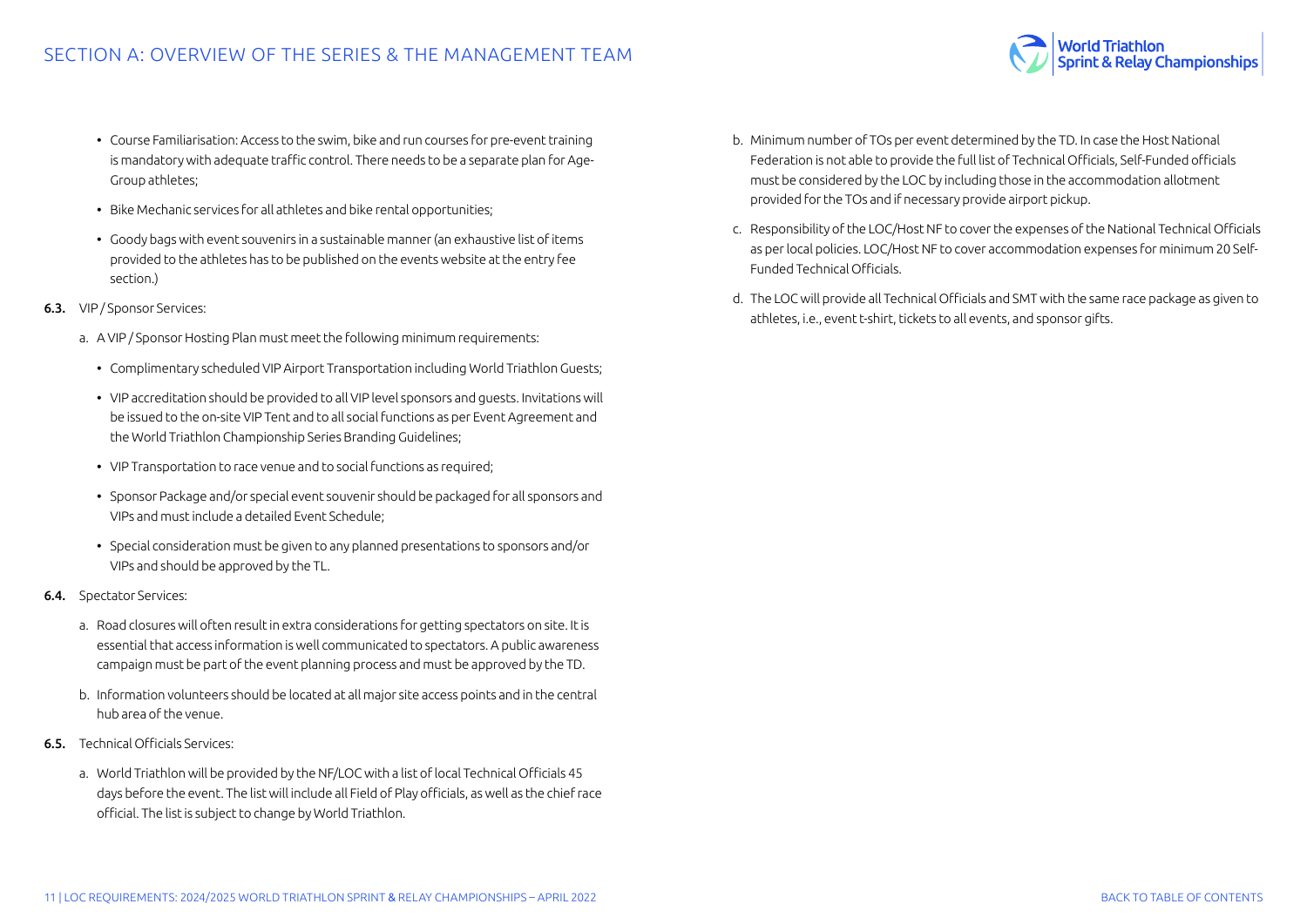<span id="page-11-0"></span>



# SECTION B: TECHNICAL & VENUE **OPERATIONS**

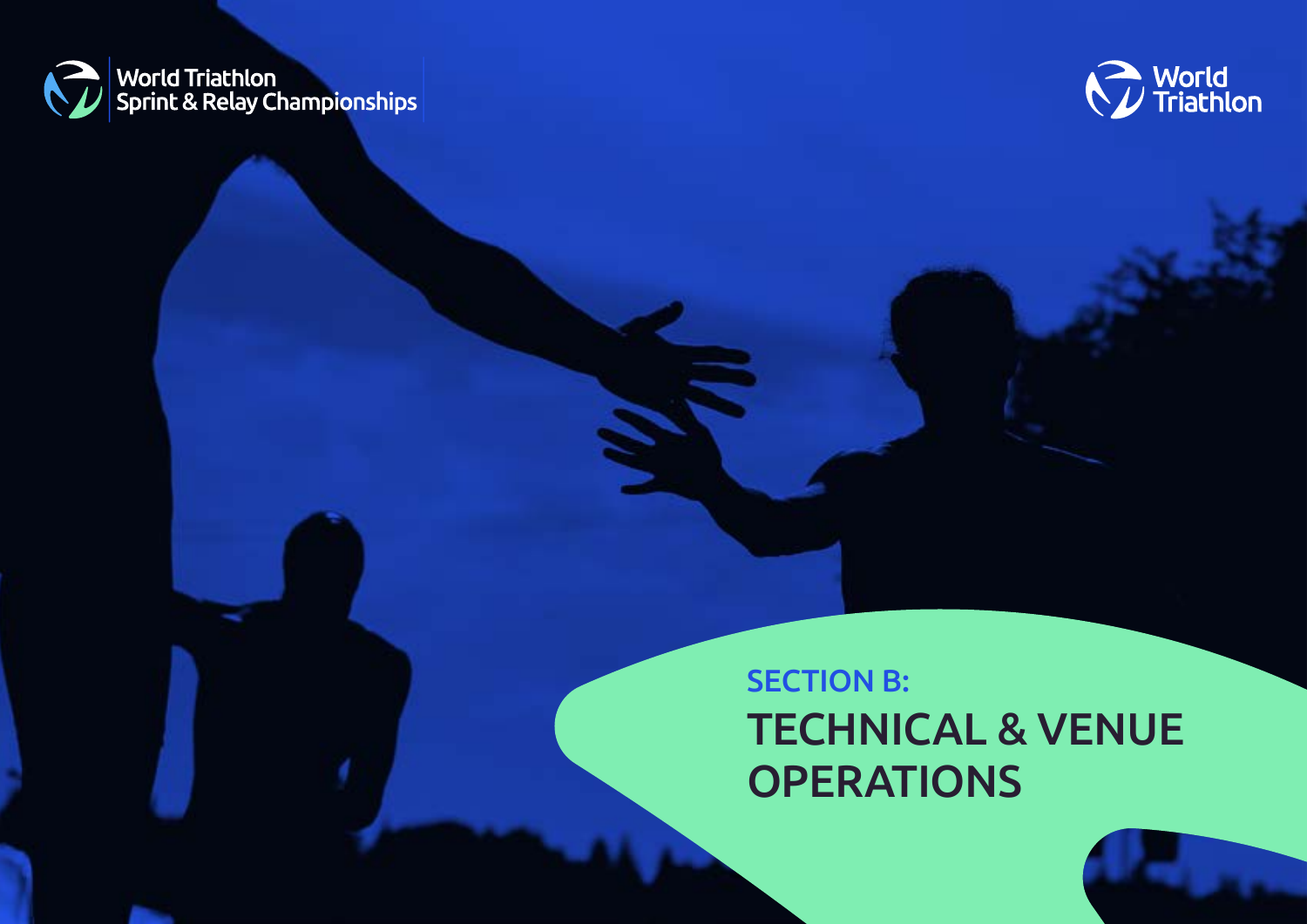

#### <span id="page-12-0"></span>**1. TECHNICAL OPERATIONS**

- 1.1. General:
	- a. This section combines the duties of the Technical and Venue Operations. All these operations should cover all official events with different requirements.
	- b. In the occasion that a World Triathlon Para Series/Cup is held in conjunction with a WTCS, all requirements will be specified in a similar document available from World Triathlon.
	- c. Registration:
		- Age-Group Athletes and Coaches/Managers;
		- Elite, Junior Athletes and Coaches;
		- Team Medical.
	- d. Briefings:
		- Elite Athletes;
		- Elite Coaches;
		- Junior Athletes;
		- Age Group Team Managers;
		- Elite/Junior Coaches for Mixed Relay;
		- Recorded briefings for Age Group athletes (sprint distance and mixed relay)
- 1.2. Venue Operations:

The Venue must be presented in a manner that showcases an event of World Championship status. A detailed description of the required venue layout, equipment list and procedures can be found in the Event Organisers' Manual. The venue includes:

- a. The start, the transition and finish area in a World Triathlon Series design;
- b. Large area for grandstand;
- c. A broadcast compound (including commentary positions, TV graphics), big screens and scoreboard;
- d. Elite athletes area;
- e. Age-Group athletes area;
- f. Expo and spectators area;
- g. Operations area (including Sport Presentation and Timing/Results);
- h. VIP and hospitality area;
- i. Press center.
- 1.3. Field of Play:
	- Number and length of laps. All information related to the number and length of laps can be found in the Event Organiser's Manual, sections 4.3.1, 4.5.1, and 4.11.1.
- 14 Swim Course:
	- a. The number of waves, the number of athletes per wave and the time differences between the waves will be determined by the TD in consultation with LOC;
	- b. Start Platform:
		- A stable platform for a dive start is required for the Elite events:
		- A platform beach start is acceptable only if there is no possibility of a dive start;
	- Swim pontoon/platform specifications can be found in the Event Organiser's Manual;
	- The swim platform will be completely covered in "blue" carpet.
	- c. Water Quality:
		- The water quality test results must be submitted to the Technical Delegate as per the World Triathlon Competition Rules;
		- Additional test should be provided upon the TD's request;
		- Water Quality Tolerance Limits can be found in the World Triathlon Competition Rules;
		- TECTA Laboratory requirements: World Triathlon has partnered with the company Tecta-PDS for delivering fast and reliable microbiological water quality tests in World Triathlon sanctioned events. This device will be deployed to events that there is a history of water quality issues or in cases where the local laboratories cannot provide results in less than 7 days from the sample collection. In this case, the LOC must provide a number of logistical arrangements that can be found in the EOM.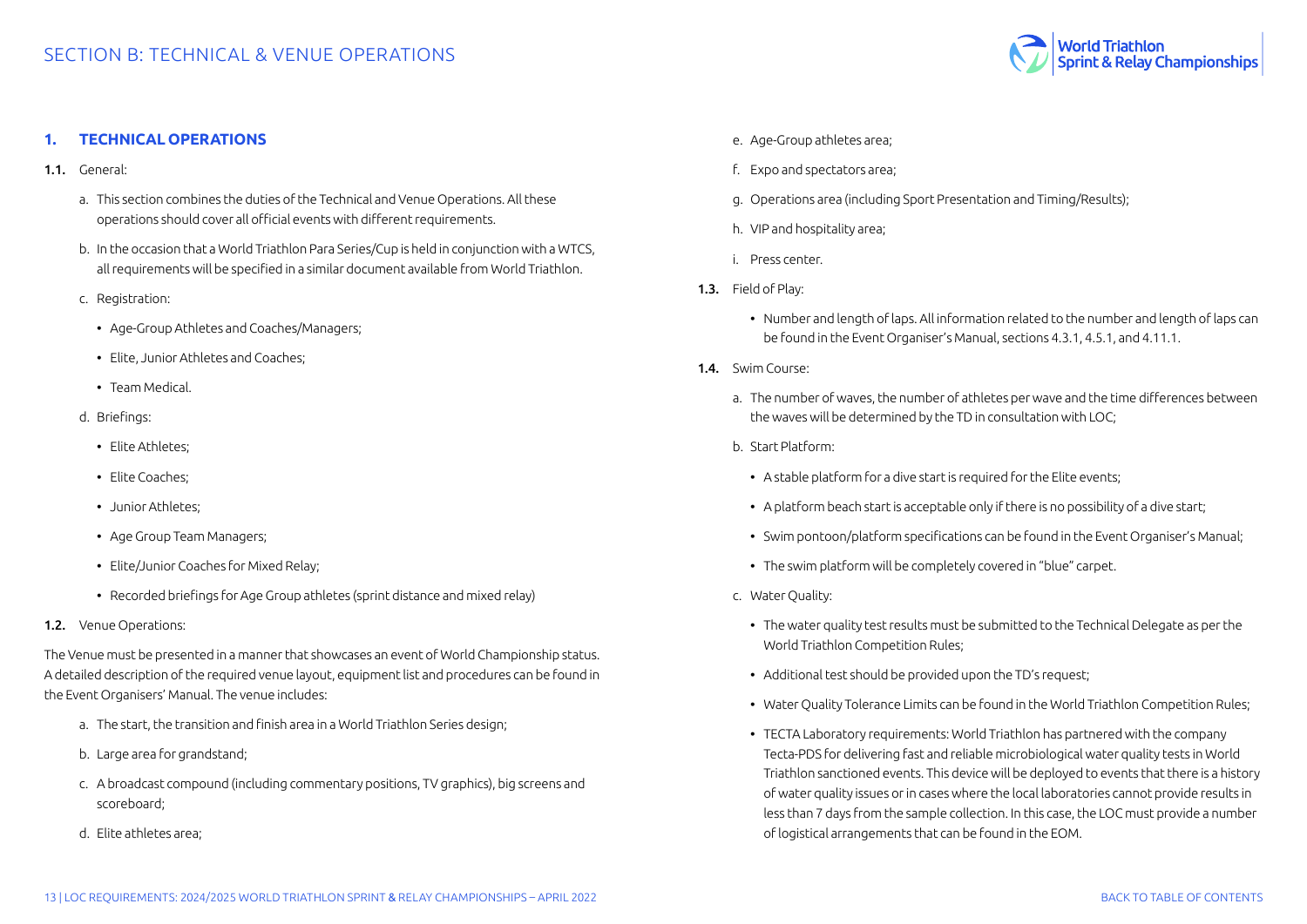#### SECTION B: TECHNICAL & VENUE OPERATIONS

- d. Swim course personnel, technical requirement of the start area and swim course, the required equipment and procedures can be found in the Event Organiser's Manual.
- 1.5. Transition Area:
	- a. Individual bike racks are mandatory for Elite athletes.
	- b. Carpet is required in the Elite transition area and must extend to the swim exit. The TD will approve the areas of the transition area that must be carpeted for the Age-Group athletes.
	- c. A detailed description of required transition area personnel, equipment list and procedures can be found in the Event Organisers' Manual, section 4.4.
- 1.6. Bike Course:
	- a. General requirements:
		- Hard fencing is required:
		- In high traffic areas;
		- On the road leading in and out of transition at least 400m;
		- All corners;
		- To fix sponsor boards and banners in accordance with branding plan.
	- b. All other description of required bike course personnel, equipment list and procedures can be found in the Event Organiser's Manual, sections 4.5 to 4.7.
- 1.7. Wheel Station:
	- a. A minimum of two wheel stations must be provided.
	- b. Both wheel stations have to be equipped by the LOC with bike racks and wheels.
	- c. Detailed description of required wheel station personnel, equipment list and procedures can be found in the Event Organiser's Manual, section 4.8.
- 1.8. Lap Counting:
	- a. Lap verification is needed to control the bike and run laps.
	- b. The lap counting board should be visible to the announcer and should be 1m high x 0.75m wide.
	- c. This board will indicate the number of laps remaining for the race leader.
- d. Detailed description of required lap counting personnel, equipment list and procedures can be found in the Event Organiser's Manual, section 4.9.
- 1.9. Run Course:
	- a. General requirements:
		- Hard fencing is required:
			- (i) In high traffic areas;
		- (ii) On the road leading in and out of transition at least 400m and on all corners.
	- b. Age-Group:
		- Hard fencing is required:
			- (i) In high traffic areas;
			- (ii) On the road leading in and out of transition at least 400m;
		- (iii) All corners.
	- c. All other description of required run course personnel, equipment list and procedures can be found in the Event Organiser's Manual, section 4.11.
- 1.10. Aid Stations:
	- a. Swim Exit: an aid station is required at the swim exit for Age-Group events.
	- b. Bike Course: There are no aid stations on the Elite bike course. One aid station may be required at 20km point of the Age-Group bike courses.
	- c. Run Course: Aid stations should be a maximum of 1.25km apart throughout the run, unless more are requested by the TD.
	- d. All other detailed description of required aid station personnel, equipment list and procedures can be found in the Event Organiser's Manual, section 4.12.
- 1.11. Penalty Box:
	- a. The number and exact placement of both bike and run (where applicable) penalty boxes will be determined by the TD;
	- b. The area must be secured.
	- c. All other detailed description of required penalty personnel, equipment list and procedures can be found in the Event Organiser's Manual, section 4.13.
- 1.12. Finish Area:

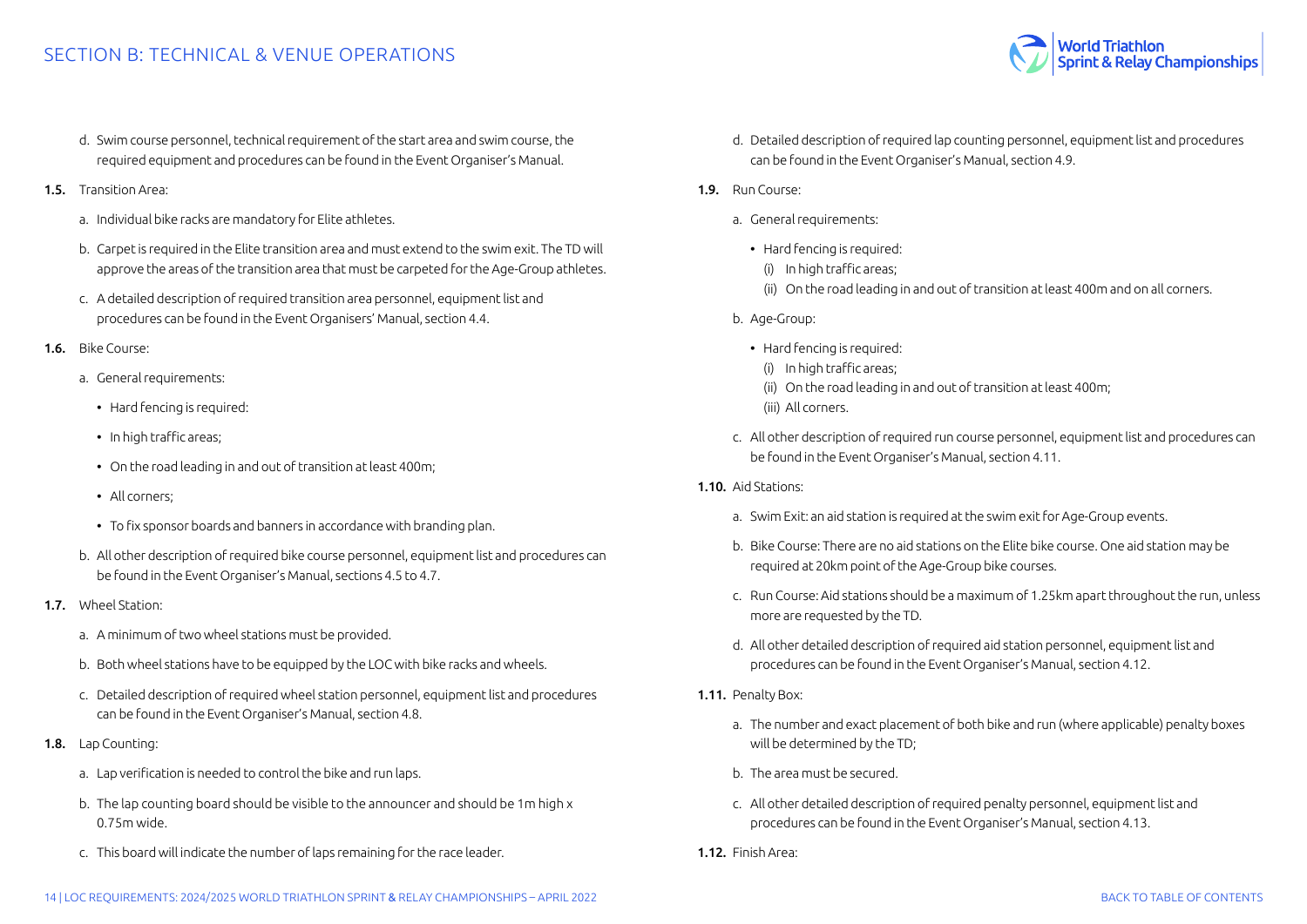#### <span id="page-14-0"></span>SECTION B: TECHNICAL & VENUE OPERATIONS

World Triathlon<br>Sprint & Relay Championships

- a. A detailed description of finish area design, requirements, personnel, equipment list and procedures can be found in the Event Organiser's Manual, section 4.14.
- 1.13. Recovery Area:
	- a. A detailed description of recovery area design, requirements, personnel, equipment list and procedures can be found in the Event Organiser's Manual, section 4.15.
- 1.14. Mixed Relay Zone (if applicable):
	- a. A detailed description of mixed relay zone design, requirements, personnel, equipment list and procedures can be found in the Event Organiser's Manual, section 4.16.
- 1.15. FOP signage:
	- a. A detailed list of FOP signage can be found in the Event Organiser's Manual, section 8.3 (Appendix 3).

#### **2. MEDICAL MANAGEMENT**

- 2.1. A complete medical plan must be prepared by the LOC Medical Director, submitted to World Triathlon and approved by the World Triathlon Medical Delegate. The medical plan should include:
	- a. FOP medical plan;
	- b. Medical Centre layout;
	- c. Medical Centre equipment;
	- d. Number of medical personnel;
	- e. Number of ambulances and their location;
	- f. Emergency procedures;
	- g. Hospital information;
	- h. Procedures to involve foreign medical team personnel.
- 2.2. A detailed description of required medical personnel, equipment list and procedures can be found in the Event Organisers' Manual.

2.3. In case of accident the adequate transportation of the athlete from the course to the hospital is the responsibility and cost of the LOC.

#### **3. DOPING CONTROL**

- 3.1. Testing: The Local Organizing Committee is responsible for providing suitable Doping Control facilities and for contracting with a World Triathlon authorised Sample Collection Agency to conduct testing prior, during and following the event.
- 3.2. World Anti-Doping Code: The World Triathlon Anti-Doping Rules comply with World Anti-Doping Code ("Code"). See www.triathlon.org for the World Triathlon Anti-Doping Rules and other relevant information. All aspects of Doping Control must comply with the latest version of the World Triathlon Anti-Doping Rules, the International Standard for Testing and Investigations and the Code.
- 3.3. Doping Control Facilities: Suitable Doping Control facilities for in-competition testing (during and/or following the event) and out-of-competition testing (prior to the event) must be provided at the LOC's costs. An on-site, out-of-competition Doping Control Station, to be used solely for the purposes of Doping Control needs to be ready for use a specified number of days before the event at the same location as the athletes' briefing. The in-competition Doping Control Station, to be used solely for the purposes of Coping Control, must be ready for use immediately at the start of the event and until the end of the end of all in- competition testing.
- 3.4. Number of Doping Control Tests: in accordance with the World Triathlon Anti-Doping Rules and the event agreement. At a minimum, the test menu should be according to the percentages in the Technical Document for Sport Specific Analysis. (TDSSA):

|                                                 | <b>Urine Test</b> |            |             | <b>Blood Test</b> |            |    |
|-------------------------------------------------|-------------------|------------|-------------|-------------------|------------|----|
| <b>Events</b>                                   | Total             | <b>ESA</b> | <b>GHRF</b> | Total             | <b>ESA</b> | GН |
| World Triathlon Sprint & Relay<br>Championships | 50                | 26         | 6           | 10                |            |    |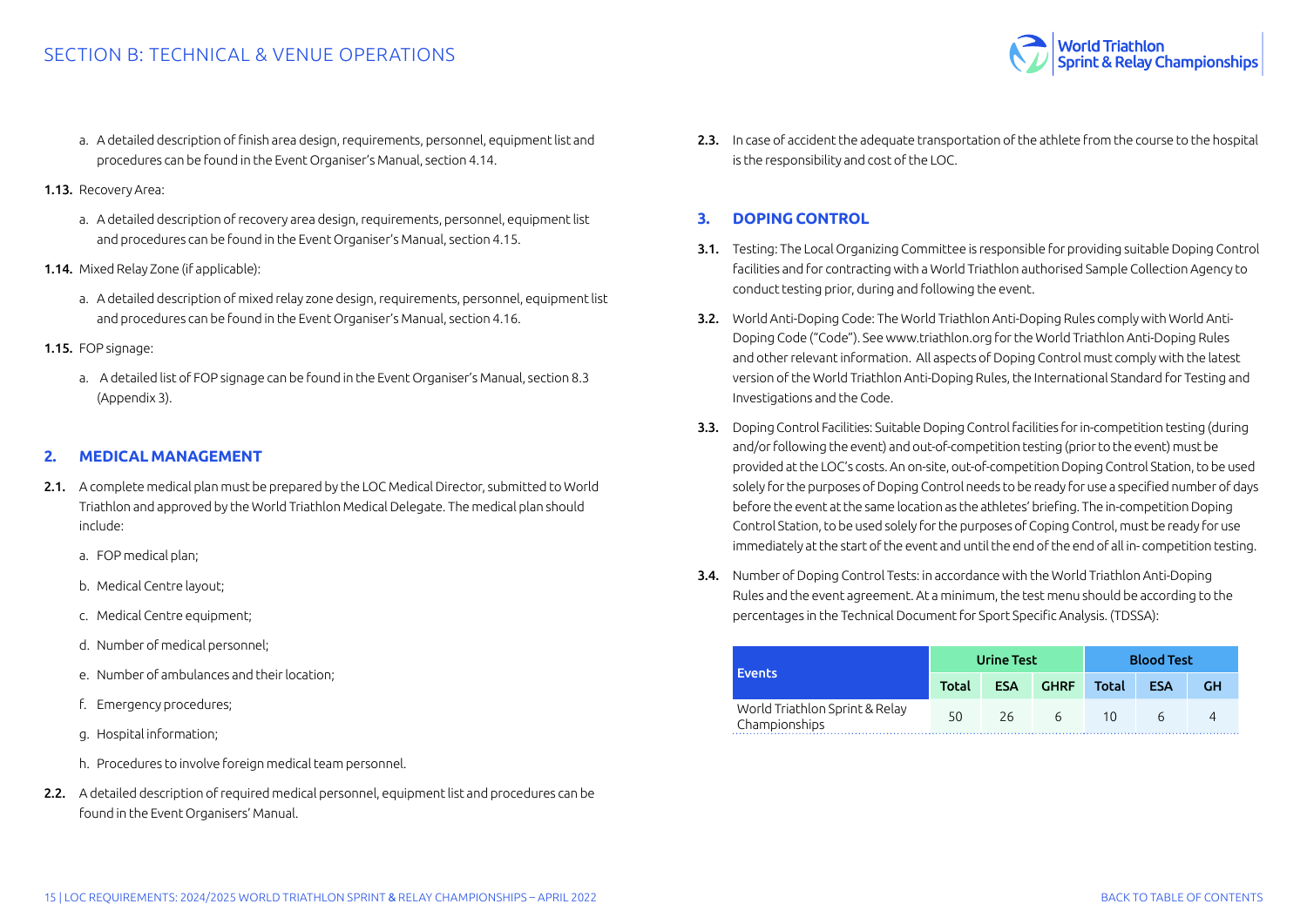

#### <span id="page-15-0"></span>**4. FACILITIES, EQUIPMENT AND VOLUNTEER REQUIREMENTS**

- 4.1. Facilities: the following are required
	- a. Athletes' Lounge;
	- b. Recovery Area;
	- c. Medical Centre;
	- d. Doping Control Station;
	- e. Volunteers' Tent;
	- f. Venue Control Centre;
	- g. Technical Officials' Lounge;
	- h. Media Centre;
	- i. Timing and Results Office;
	- Sport Presentation booth;
	- k. World Triathlon Media Room;
	- l. VIP and VVIP Area;
	- m. Spectator Grandstands;
	- n. Clean & Waste Compound;
	- o. Logistics/ Operations Compound;
	- p. Operations Office;
- 4.2. Communications: Power, internet, IT support and communication equipment will be provided by the LOC that will enable WTCS personnel to cover the event.
	- a. The LOC should be aware of the cost associated with Timing and Communications (radios, phones) as described in this document, the event agreement and Event Organisers' Manual.
	- b. The timing and results service company must be approved by World Triathlon.
- 4.3. SMT Office: LOC will provide, from 4 days prior to the first competition day until one day after the last competition day, as follows:
	- a. A detailed description of SMT office design, requirements and equipment list can be found in the Event Organiser's Manual, section 5.2.12.
	- b. Additional SMT Office might be requested in the host hotel, depending on the distance between the host hotel and the venue.
- 4.4. Athletes briefing:
	- a. A separate athletes' briefing should be provided for each competition category: Elite, Para triathlon, and Age-Group. An additional coaches' meeting may be requested by World Triathlon.
	- b. Room Size and Set-up:
		- Auditorium for 200 people;
		- 4 tables for athlete registration and check-in;
	- Paper and pens;
	- High-speed internet connection;
	- Refreshments for all athletes;
	- Head Table with 6 chairs and a speaker's stand;
	- PA system and AV projector.
	- c. Timetable: Two days before the event from 16:00–19:00.
- 4.5. On-site Media office:
	- a. A detailed description of media office design, requirements and equipment list can be found in the Event Organiser's Manual, section 5.2.11.
- 4.6. Press Centre:
	- a. A detailed description of press centre design, requirements and equipment list can be found in the Event Organiser's Manual, section 5.2.15.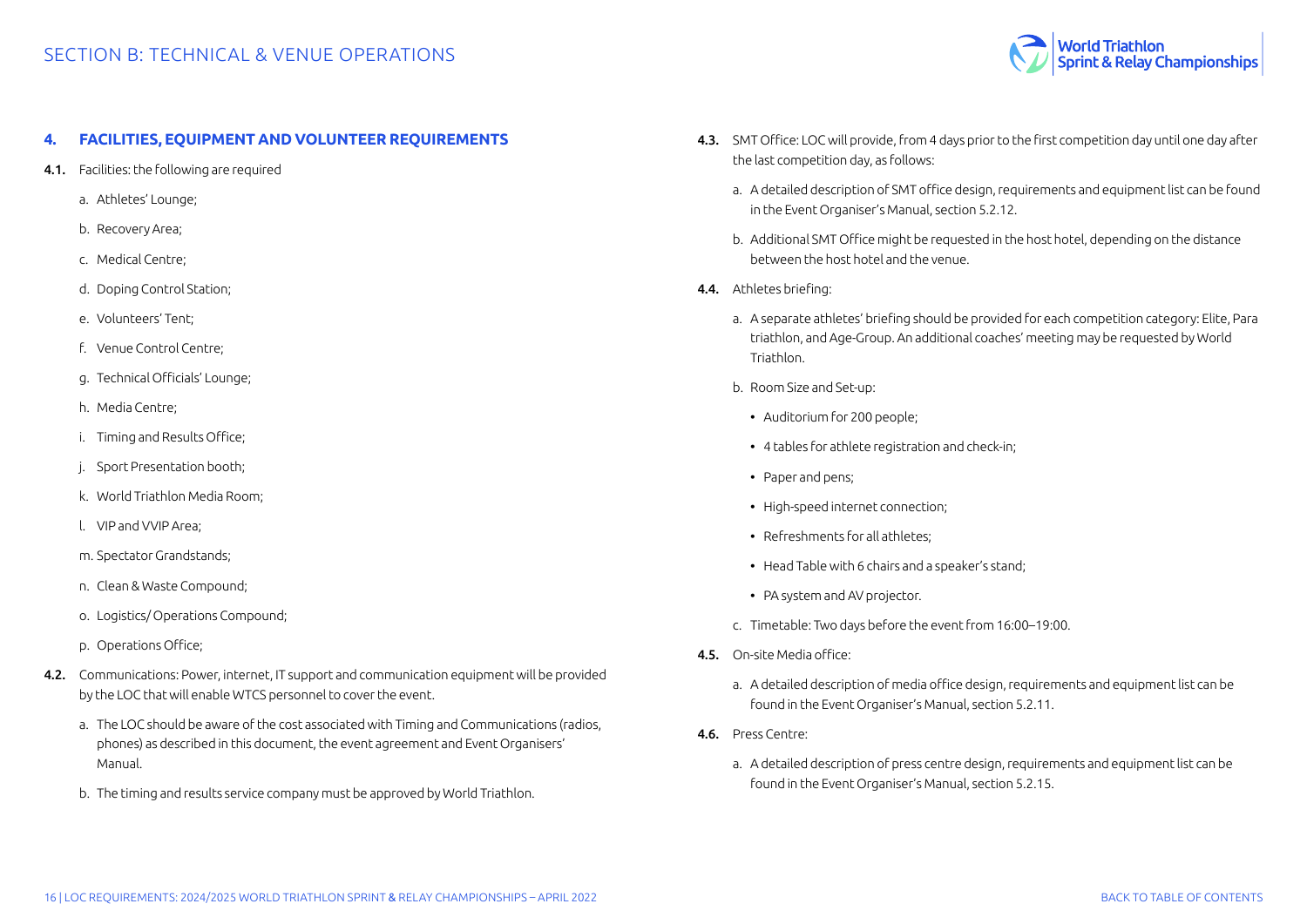- <span id="page-16-0"></span>4.7. LOC Race Information and Accreditation Office:
	- a. Size, Location: On-site and open from Thursday before the event to Monday after the event;
	- b. Equipment:
		- Phone and high-speed internet connection;
		- Printer and photocopy machine;
		- Refreshments.
- 4.8. Volunteer Requests:
	- a. The LOC should provide the following volunteers to the SMT up on request:
		- 4 volunteers at the Elite athletes' registration for briefing and race day.

#### **5. TRANSPORTATION PLAN**

- 5.1. A coordinated transportation plan, must be provided, at the LOC cost to and from the closest international airport:
	- a. For Elite athletes and support team;
	- b. For World Triathlon Executive Board members and World Triathlon Guests. Transportation to and from the closest train station should also be provided to this group;
	- c. For SMT, World Triathlon Staff, Technical Officials and guests. Transportation to and from the closest train station should also be provided to this group.
- 5.2. Other means of transportation must be provided as follows for the World Triathlon Sprint & Relay Championships staff:
	- a. 8 bicycles/scooters for easy transportation between hotel and venue or other means of transportations as agreed with the SMT;
	- b. A minivan to be agreed and provided for the World Triathlon media team from 3 days prior the first competition day, till 1 day after the last competition day.
	- c. 5 motorbikes with drivers for the Elite events:
		- World Triathlon photographer (1);
- Pool photographer (1);
- World Triathlon Technical Officials (3);
- The number of motorbikes with drivers that the LOC should provide for the Age-Group events will be determined by the World Triathlon TD following the site visits.
- Motorbikes for the live TV broadcast is not considered among the five motorbikes above.
- d. A total of 6 boats need to be provided to the SMT by the LOC for the swim course operations:
	- World Triathlon Technical Officials (3);
	- Media (1);
	- Broadcasters (2).
	- The number of boats with drivers that the LOC should provide for medical and rescue will be determined by the World Triathlon TD following the site visits.
- 5.3. Note: The numbers required above may be changed by World Triathlon according to the distance from the host hotel to the venue or the complexity of the courses and the event schedule.

#### **6. ACCOMMODATION REQUIREMENTS**

- 6.1. World Triathlon Host Hotel Accommodation:
	- a. Total room nights required for the World Triathlon Executive Board, SMT/World Triathlon Staff and Guests:
		- Single room: 180
		- Double/Twin room: 140
	- b. Total room nights required for the Technical Officials:
		- Double/Twin room: 150
	- c. The entire SMT and World Triathlon officials may be accommodated in different hotels, preferably both in walking distance from the venue.

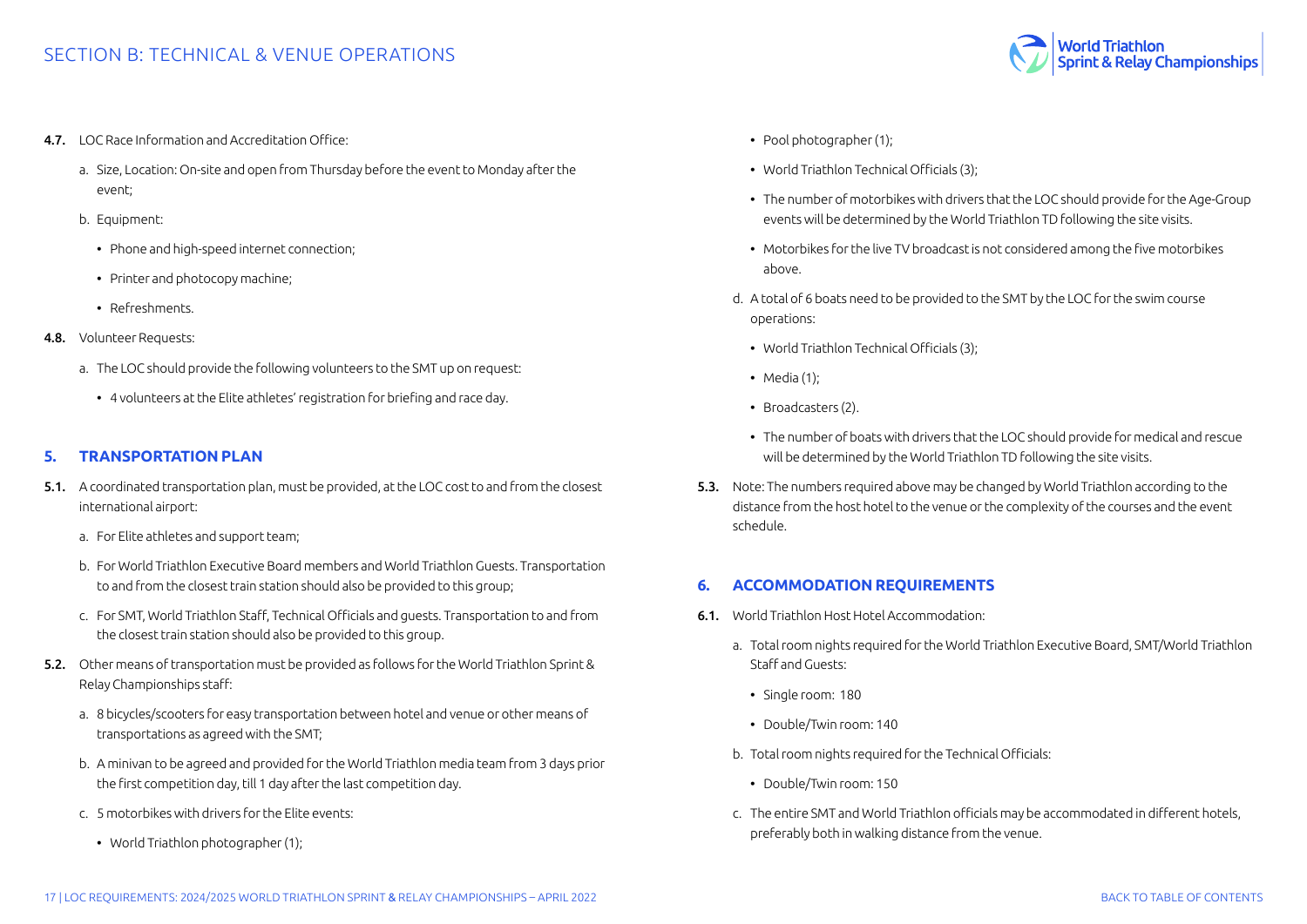

- <span id="page-17-0"></span>d. The allocation of the rooms and the length of stay may be different within the total number of room nights.
- e. Breakfast needs to be included in the room nights.
- f. World Triathlon will provide information regarding the accommodation to the LOC.
- 6.2. Sport Expo Facilities:
	- a. Optionally three 3mx3m booth space must be provided free of charge to World Triathlon.
	- b. The space must be uniformly laid out and approved by the TL. It will include the following:
		- Power and water source provided;
		- Flooring (depending on the venue surface);
		- Internet facilities;
		- 24 hours Security.

#### **7. COMMUNICATION PLAN**

- 7.1. A detailed description of communication plan, requirements and equipment list can be found in the Event Organiser's Manual, section 6.6.
- 7.2. The final radio distribution plan will be approved by the TD.
- 7.3. The LOC should provide to the SMT with:
	- a. 35 radios in 3 channels;
	- b. 15 local cell phones including data;
	- c. 35 sim cards with unlimited data packages.
- 7.4. Incident reporting system: It is mandated for all the LOCs to establish a venue command centre along with an incident reporting and crisis management system (such as Blerter application) on their cost. This system must be homologated by World Triathlon during the planning process for being operational on race days.

#### **8. TECHNICAL OFFICIALS EQUIPMENT**

8.1. A detailed list and description of technical officials' equipment can be found in the Event Organiser's Manual, section 3.4.3.

#### **9. ATHLETES' EQUIPMENT**

- 9.1. LOC will provide for the athletes:
	- a. Finish tape;
	- b. Age-Group swim caps;
	- c. Age-Group bike/helmet stickers;
	- d. Age-Group bib numbers;
	- e. Age-Group body decals and wetsuit decals;
	- f. Age-Group finisher medals.
- 9.2. World Triathlon will provide the following equipment for the athletes:
	- a. Elite/Junior swim caps;
	- b. Elite/Junior bike/helmet stickers;
	- c. Elite/Junior body decals;
	- d. All podium medals.

#### **10. CATERING REQUIREMENTS**

- 10.1. When following the nutritional guidelines, we will be guaranteeing a positive performance from the Technical Officials (TOs) and World Triathlon staff, who are responsible for the fulfilment of the main objectives of the World Triathlon, safety and fairness. The above groups are often asked to work consecutive long hours in challenging environments, so it is paramount that they be looked after and look after themselves. The type of food that is eaten is one determining factor for the health and performance of the TOs during a competition. As such, World Triathlon has development nutrition guidelines that the LOCs should follow on providing a balanced food service to the above groups. The guidelines can be found [here](https://www.triathlon.org/uploads/docs/TO_Nutrition_v3.pdf
).
- 10.2. World Triathlon will provide the LOC the number of meals required on site for each day for the World Triathlon staff and TOs.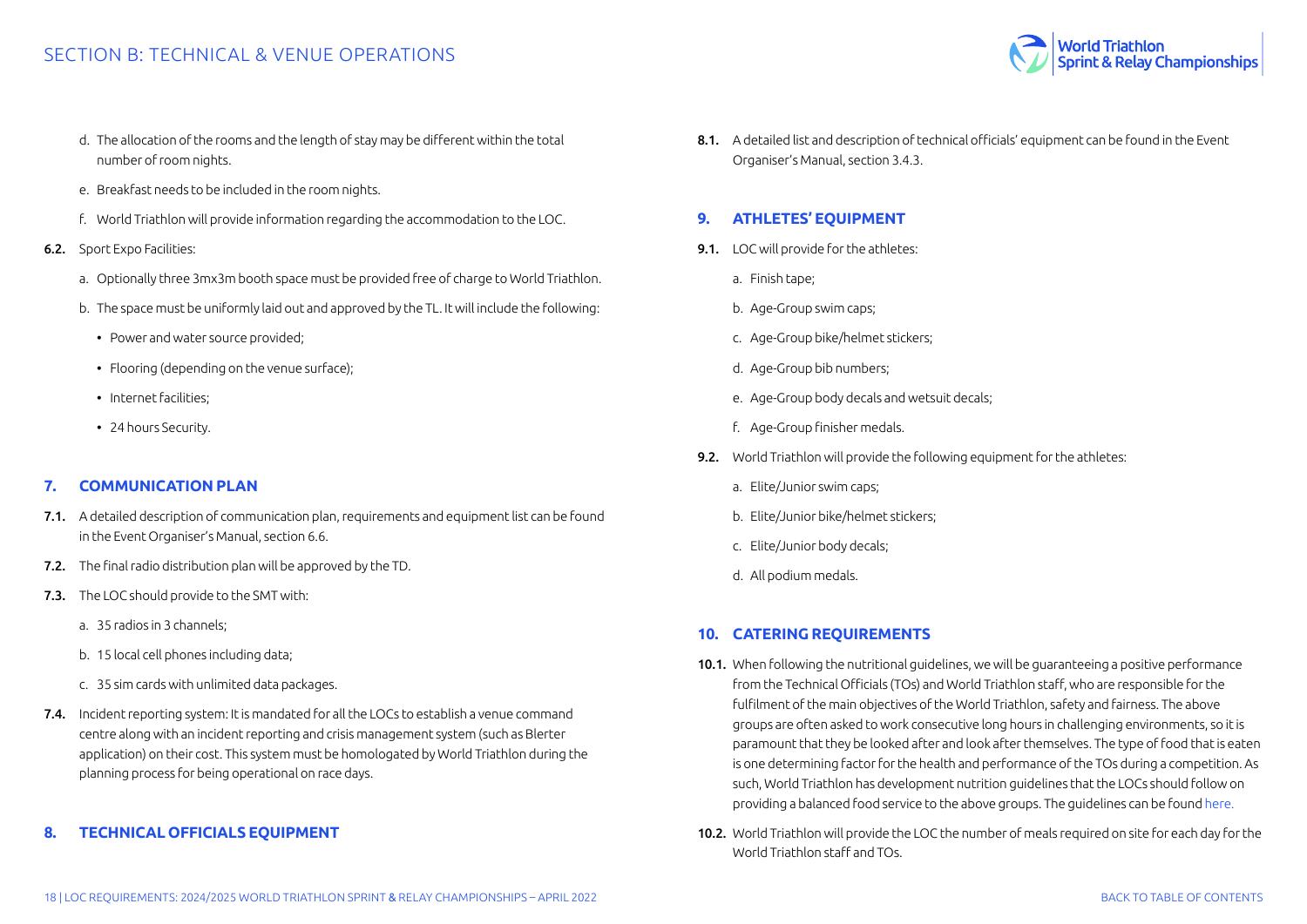

#### <span id="page-18-0"></span>**11. CONTINGENCY PLAN**

- 11.1. A detailed description and procedures of contingency plan can be found:
	- in the Event Organiser's Manual, section 6.8.
	- in the Competition Rules, section 2.12, 4.4, 10.2 and 10.8.

#### **12. OPERATION PLANS**

- 12.1. The following operations plans will be checked by the SMT via the WeTrack project management online tool leading up to the event:
	- a. Accreditation: Access control plan, Accreditation plan, Dot plan;
	- b. Athletes' services: Accommodation plan, Athletes' guide, Registration materials, Registration plan, Training plans, Training sites booking, Transportation plan;
	- c. Bike/Run: measurement certificate, operational maps, road surface reconstruction plan, route risk assessment plan, route signage plan, traffic management plan;
	- d. Communication: Communication plan, VCC operation plan;
	- e. Doping control: Doping control plan;
	- f. General: Budget, Catering plan, contingency plan, Daily competition activities schedule, Equipment list, insurance certificate, project plan / critical path, provisional schedule, waves calculation;
	- g. Marketing: Branding plan;
	- h. Media/TV: camera plan, media operations plan;
	- i. Safety: cold/heat stress conditions preparations, event medical management, evacuation plan, Health & safety plan, medical plan, water quality, Weather updates;
	- j. Spectator: spectator services/ spectators' guide;
	- k. Sport presentation: sport presentation plan, sound system plan;
	- l. Staffing: LOC structure, Staff training plan, Volunteer distribution plan, Volunteer roistering;
	- m. Sustainability plan;
- n. Swim: marine plan, swim layout/depth measurements, tide tables;
- o. Timing: timing plan;
- p. TOs: Assignments, daily run sheet, Moto requirement plan, TOs' newsletter, TOs services;
- q. TZ: transition zone set up plan;
- r. Venue: build in plan, cables plan, FF&E distribution plan, site plan, venue map, way finding signage plan;
- s. VIP: VIP services plan.

#### **13. RISK ASSESSMENT**

- a. World Triathlon will go through risk assessment analysis with the LOC 6 months prior to the event, 2 months prior to the event and 1 day before the event.
- b. During this assessment they will check the potential issues and the responses to those.

#### **14. EVENT MANAGEMENT TOOLS PARTNERSHIPS**

- a. World Triathlon has partnered with OnePlan for developing an online platform where the venue management and the course management planning is taking place. The event will be requested to use this platform during the planning process.
- b. World Triathlon has partnered with OnePlan for developing an online platform where the venue management and the course management planning is taking place. The event will be requested to use this platform during the planning process. One package offer of several apps via Blerter (e.g. Race Ranger). Multi-functional package for all LOCs which incorporates the integration of various apps of which improve the efficiency, safety and sustainability across the event delivery plan.
- c. World Triathlon has partnered with the company WeTrack for delivering a project management system and document sharing platform for all World Triathlon events. This tool is used during the planning process for following the events' progress report and it is mandatory for all LOCs to use it. This application is offered to the LOC at World Triathlon's cost.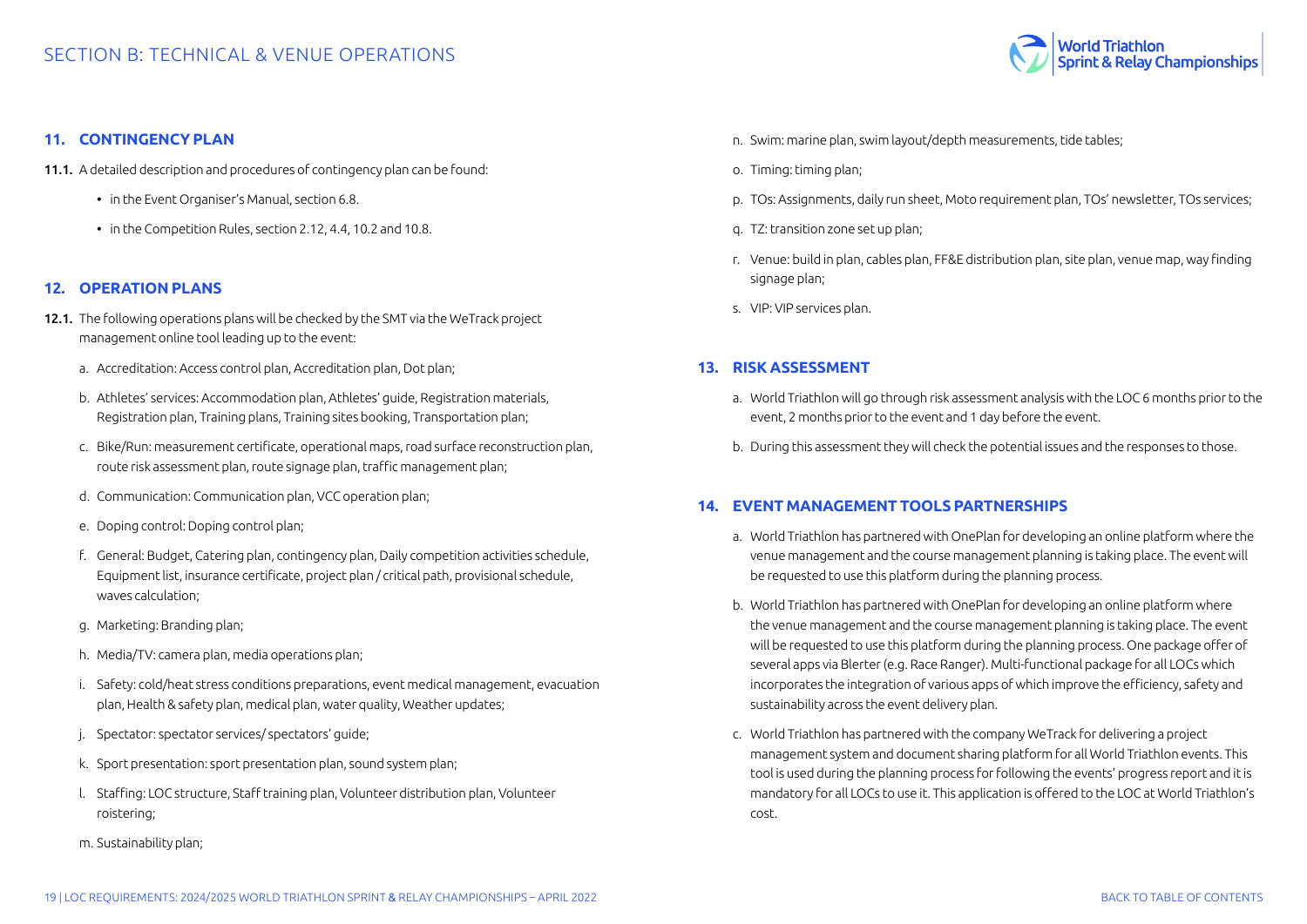<span id="page-19-0"></span>

**| World Triathlon<br>| Sprint & Relay Championships |** 

 $(0)$  NTT

 $T_{\rm eff}$ 

60

Canadi



**EBMUNTON** 

 $(0)$  N'X'T

# SECTION C: WORLD TRIATHLON EVENT PROTOCOLS

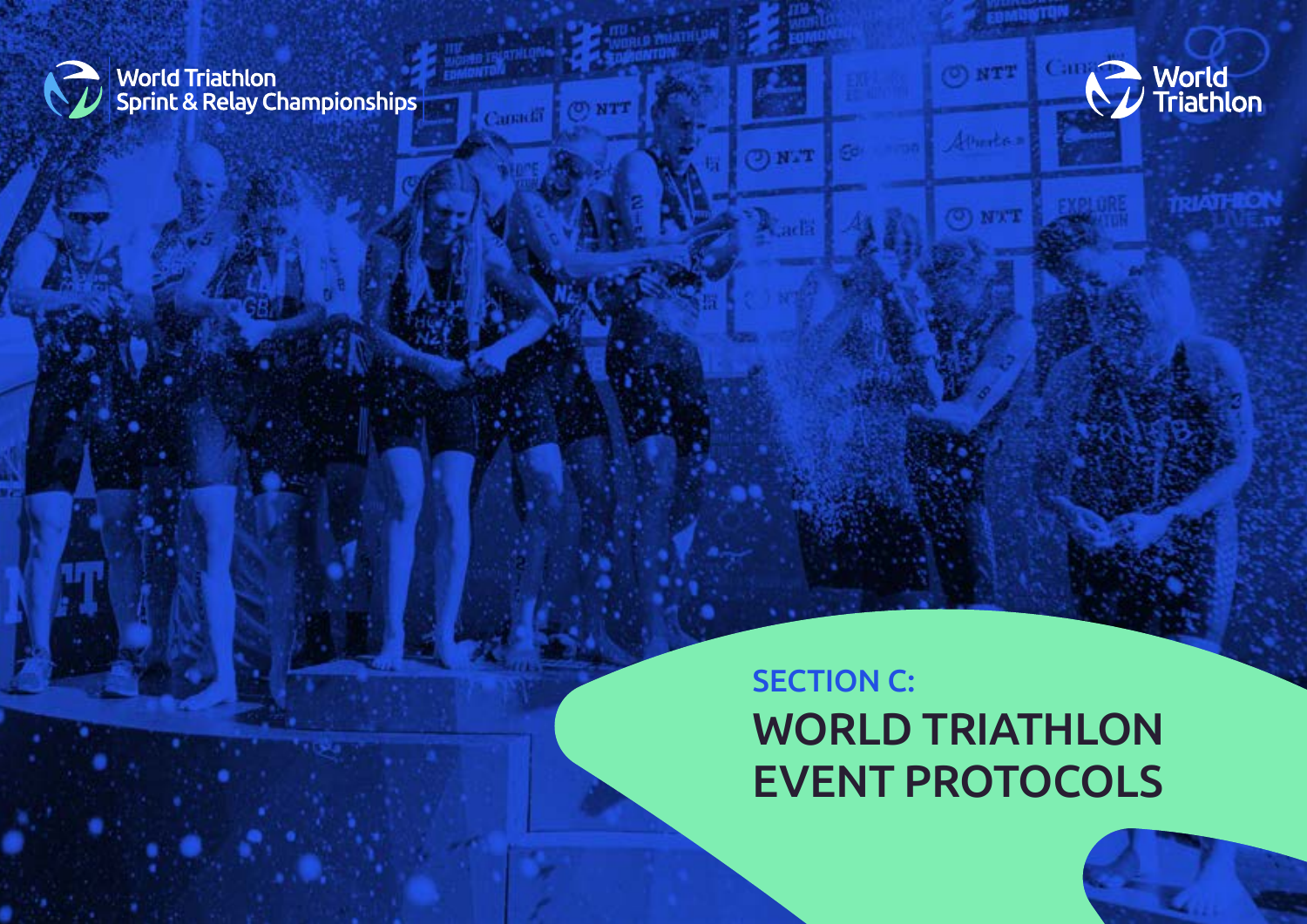

<span id="page-20-0"></span>World Triathlon has Event Protocols that provide a framework and guidelines for all elements of presentation for World Triathlon events. This section includes the following requirements from the overall Event Protocols:

#### **1. WORLD TRIATHLON SPORT PRESENTATION**

- a. The Sport Presentation deals with presenting the sport action at the event venue.
- b. Sport Presentation is what transforms a great event into a great show for the spectators at the venue and the broadcast audience, both on television and live via the internet.
- c. A detailed description, requirements with the protocols (athletes introduction and medal ceremony), procedures and templates can be found in the [Sport Presentation Manual](https://triathlon.org/about/downloads/category/event_organisers_manual).

#### **2. WORLD TRIATHLON VIP HOSTING AND CEREMONY PROTOCOLS**

- 2.1. This section outlines the WTCS strict VIP protocol as it pertains to all official functions.
	- a. A VIP guest list will be created and agreed to by World Triathlon and the LOC.
	- b. The LOC will provide World Triathlon with the exact time schedules for each VIP event.
	- c. An RSVP management system will be agreed to between World Triathlon and LOC.
	- d. Important VIP guests to be included are:
		- The highest ranked local politicians, e.g., the Premier, the Mayor, The Head of Tourism authority and any other key political figures;
		- Representatives of the National Olympic Committee;
		- World Triathlon Executive Board members;
		- The National Federation President and Secretary General;
		- Top level sponsors of World Triathlon and the LOC;
		- World Triathlon Senior staff and the Technical Delegate(s) for the event;
		- Others as mutually agreed between World Triathlon and LOC.
- 2.2. VIP Meet and Greet Protocol:
	- a. World Triathlon and the LOC protocol managers will agree on a gathering place for VIPs at each function where a host or hostess can introduce and greet the guests.
	- b. Refreshments should be available and served in this area.
	- c. If accreditation cards have not been provided, name tags should be available.
	- d. The WTCS logo, the TriathlonLive logo, and the World Triathlon logo must be on the name cards.
	- e. Guests scheduled to speak should be given ample advance notice and briefed on the programme for the particular function.
	- f. An event souvenir may be given to acknowledge their attendance.
- 2.3. Opening and Closing Ceremonies:
	- a. The LOC is required to host an Opening Ceremony (including a "Pasta Party") and one Closing/Award Function.
	- b. Drinks/food at the Opening ceremony are provided for free for all athletes and accredited persons
- 2.4. World Triathlon Gift Giving Protocol:
	- a. World Triathlon will provide a gift for the LOC, the Host City and the Host National Federation.
	- b. If the LOC wishes to reciprocate, the details of the gift and the recipients should be agreed on in advance.
	- c. Generally, the gift presentation will take place according to the Sport Presentation Manual.
- 2.5. Transportation Protocol:
	- a. Transportation arrangements must be made to take WTCS guests to and from the various functions.
	- b. Parking instructions and parking passes, if suitable, should be provided to all guests who may be using their own transport to get to the particular venue.
- 2.6. Flag Protocol:
	- a. The LOC must make arrangements for country flags well in advance of the events.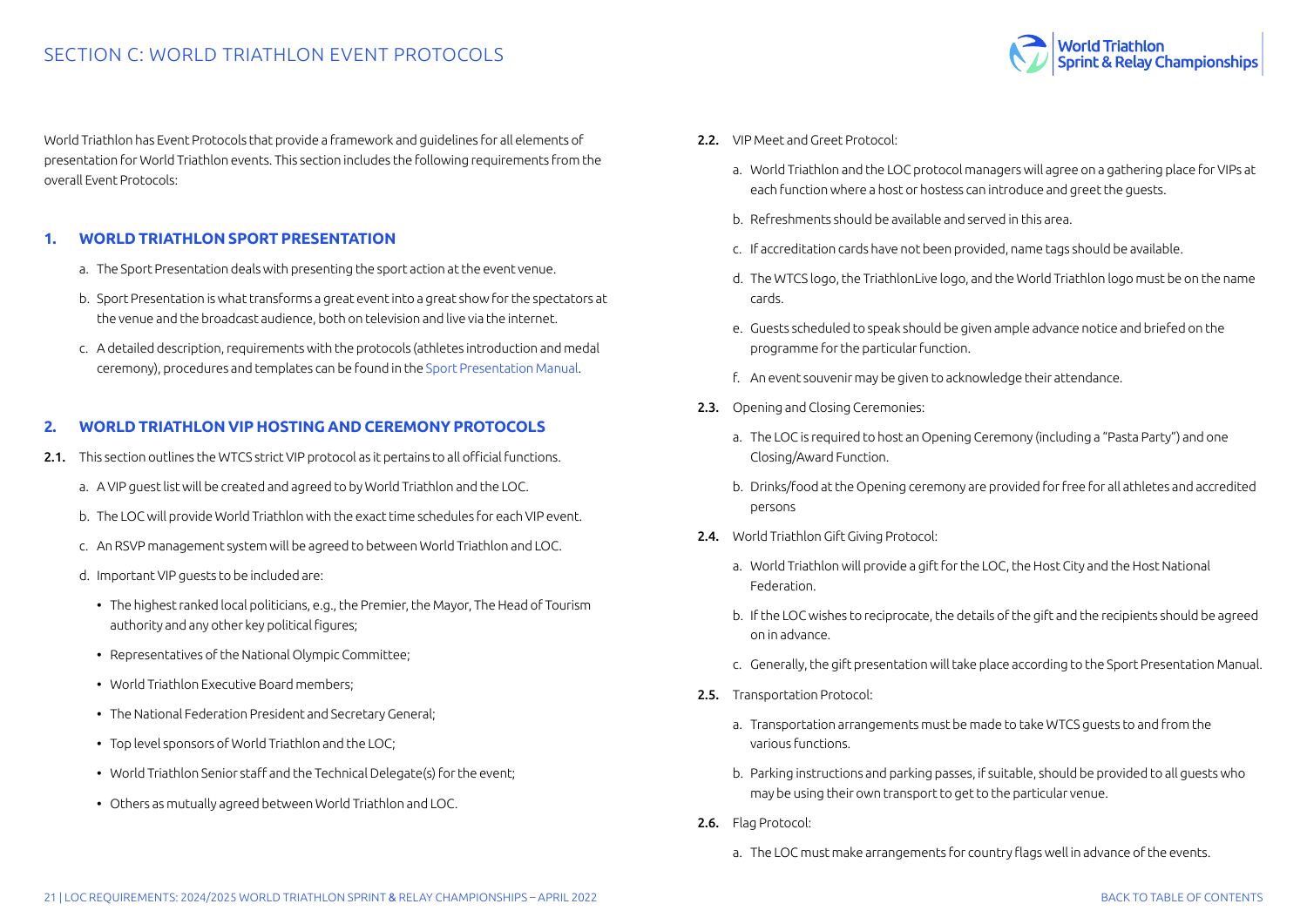<span id="page-21-0"></span>

**World Triathlon<br>Sprint & Relay Championships** 

**BAYOTH** 

. Sa

**WORLD TRIATHLON** 



# SECTION D: REQUIREMENTS FOR MEDIA, TIMING & TELEVISION

**GKLIDA** 

**LUIS** 

FRA

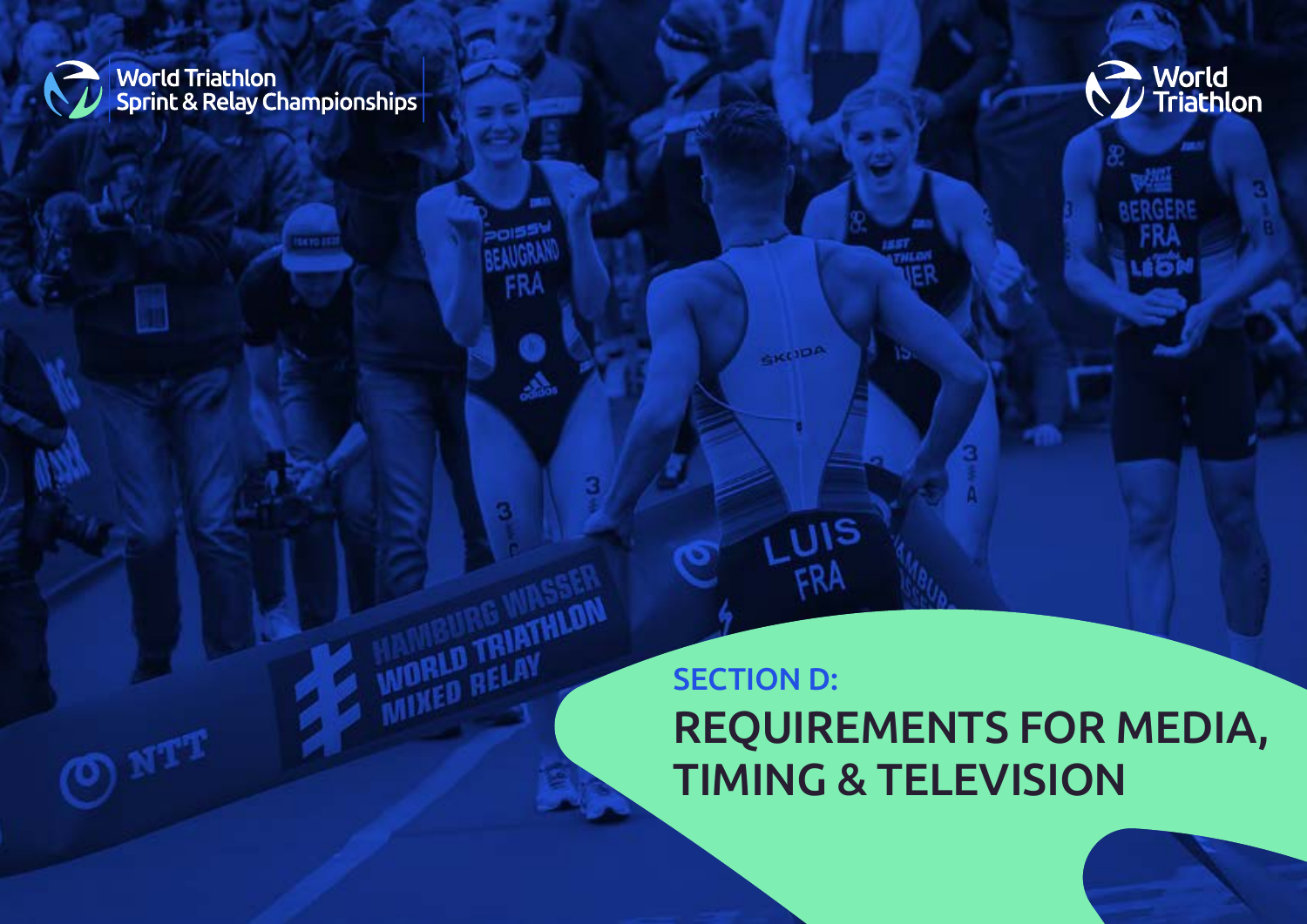<span id="page-22-0"></span>The part below contains the LOC requirements for the host broadcast company for the event. Please note that all requirements in this section are a guide only and adjustments may occur depending on the course and other local circumstances. The final set-up will be determined after a site survey, including the requirements of the LOC.

#### **1. INTRODUCTION**

This section of the WTCS LOC Requirement details the services provided by the World Triathlon Media Team and the requirements for the LOC. Please read the document carefully to ensure all requirements are met. The World Triathlon Media Team will offer the following on site-services:

- 1.1. World Triathlon Website and Online Services:
	- a. World Triathlon will cover the events through its network of websites.
	- b. Live and on-demand coverage of each race on www.triathlonlive.tv. The coverage will feature live video and audio except in markets where TV deals prohibit a signal. The internet coverage will be geo-blocked in these markets);
	- c. Live timing and results display;
	- d. Pre and post-race video highlights, features and interviews;
	- e. Post-race event photo gallery and news releases;
	- f. Full results postings;
	- g. Pre- and post-race interviews;
	- h. Live and/or on-demand pre- and post-shows;
	- i. Photo galleries.
- 1.2. World Triathlon Print and press services:
	- a. High quality professional photography of each race. These photographs will be made available to the LOC free of charge for editorial and internal promotional use;
	- b. Distribution of images though international photo agencies;
	- c. Preview and review features and stories of each race. These features are freely available to the LOC for distribution;
	- d. Tailored releases highlighting athletes and newsworthy items; to key markets
- e. Detailed pre-race notes and statistics;
- f. International press booklets;
- g. Management of press operations on site, including management of the media zone;

**Norld Triathlon** 

**Sprint & Relay Championships** 

- h. Assistance in coordination of interviews and athlete management;
- i. Triathlon News Service featuring rapid distribution of athlete biographies, flash quotes and other information.
- 1.3. Television and News: All television and news services will be provided by World Triathlon/ Infront Sports & Media & the Host Broadcast Company. See section 4. Below for the specific requirements for the host broadcaster.
- 1.4. Requirements of the LOC: To ensure a successful production of media and television services from the event the LOC is required to provide facilities and volunteers for each area mentioned above. In addition, the LOC must provide a local timing and results supplier to provide services as specified in section 3 below.

#### **2. WORLD TRIATHLON MEDIA TEAM REQUIREMENTS**

- 2.1. Overview:
	- a. The World Triathlon Media Team consists of one or two World Triathlon Media Delegate(s) and two or three official photographers.
	- b. The Media Delegate prepares event media releases and alerts that are sent to a global database of dailies and industry publications. The World Triathlon media delegate will act as a liaison between the LOC and Elite athletes and also help coordinate media operations on site i.e. – Press conferences, media accreditation, media briefing, media zones/areas and hosting.
	- c. The Official Photographer(s) captures photos from the event for distribution and World Triathlon use. Each LOC will receive copies of the photos taken for internal use. The LOC must provide two motorbikes, drivers and extra helmets for the use of the official photographer and pool photographers.
	- d. World Triathlon will provide media vests that must be distributed and collected to media by the World Triathlon Media Delegate.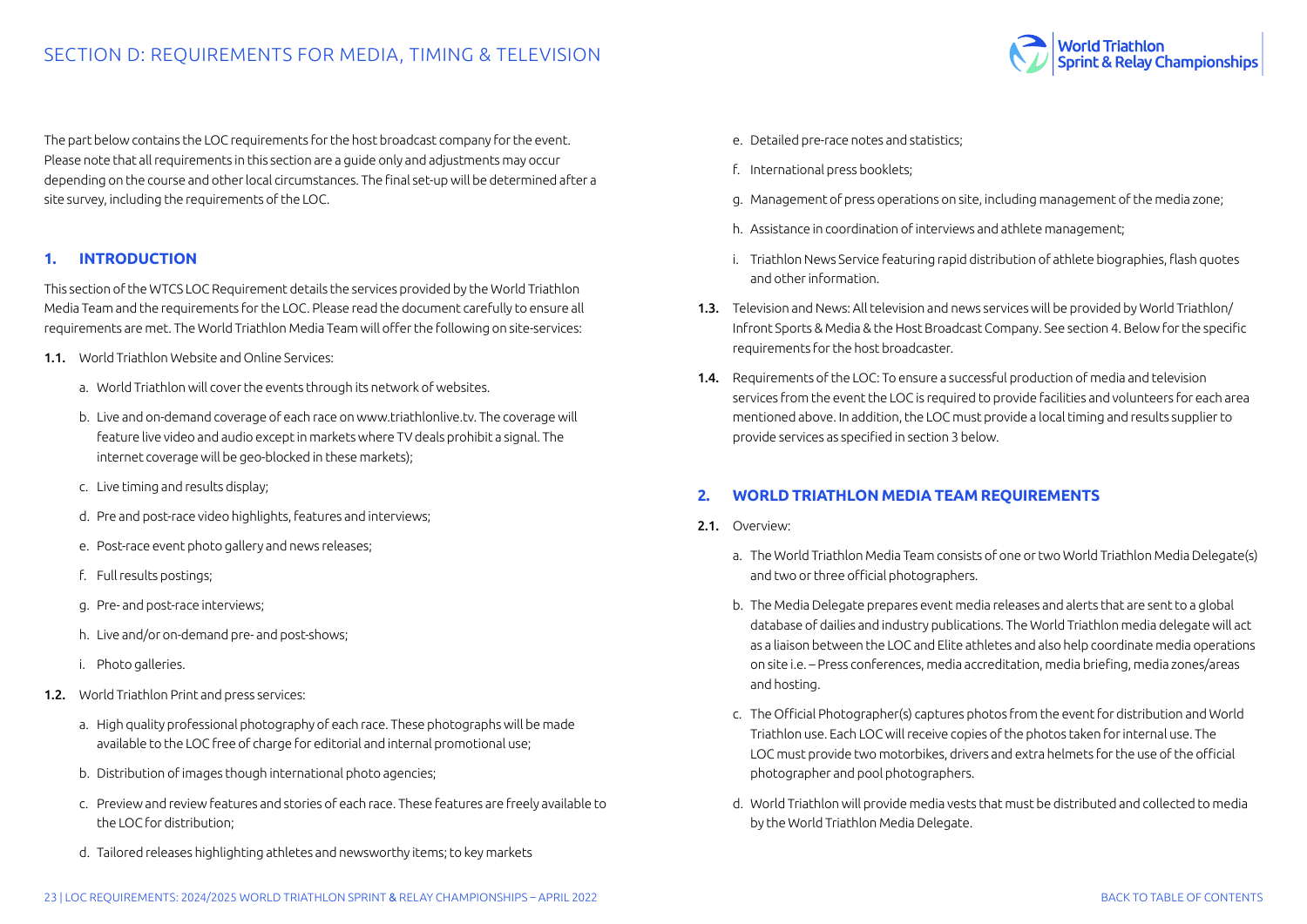- e. The Media Delegate will coordinate the production of content for the social media channels, including but not limited to live videos, pictures, audios, results and engaging with stakeholders on social media.
- 2.2. Facility Requirements:
	- a. The LOC must provide a World Triathlon Media Office (for print and TV) in host hotel separate from the World Triathlon office from 3 days prior to the event until race day. The office should have power, internet facilities and sufficient space for 10 people. This facility will be shared with the online/timing and television teams.
	- b. The LOC must also provide an on-site media office, for the World Triathlon Media Team and official photographers. The facility must be situated at the race venue, and internet access/ power should be available for use from two days prior to the first race until the morning following the final race. The office should be a minimum of 15 m2. There should be table and chairs for 8 people and computers. The LOC will provide a dedicated high-speed internet connection (minimum 50 Mb/s upload and download) and router/switch with minimum six free ports available.
	- c. The line cannot be shared with any other service provider (World Triathlon Media, general media, timing etc.)
	- d. Wireless internet is required on venue to facilitate on site coverage.
	- e. A video and audio output of the International live signal including English commentary should be provided from the host broadcaster. These must be provided by the host broadcaster to the on-site World Triathlon Media office. A monitor should also be provided to enable the media team to monitor and report on the event.
	- f. The LOC must provide a press centre at the race course for the general media that is adequate for the number of medias in attendance.
- 2.3. Press Centre equipment requirements:
	- a. The LOC will provide a stable high-speed internet connection and router / switch with enough ports for the expected number of medias
	- b. Black and white laser printing facility
	- c. A high-speed photocopier with sufficient paper supplies and extra stationery
	- d. Notice board for maps, results and other news
- e. Pigeon holes for press releases, course and athlete information and quotes
- f. Extra stationery, pens and pencils.
- g. All printed media information (see Appendix A section 1.2 below for detailed information)

**World Triathlon** 

**Sprint & Relay Championships** 

- h. Refreshments and food for entire day
- i. Storage for photographer and media personal items
- 2.4. Media Operations:
	- a. Media Accreditation and Identification:
		- Media must be accredited according to World Triathlon accreditation guidelines document. This is available in the Event Organisers' Manual.
		- All media accreditation application must be approved by World Triathlon Media manager. The final media accreditation application list must be emailed to World Triathlon seven days prior to the event. World Triathlon Media staff (TV Crew, Online, Photographers and Management) will have special identification. The LOC will be notified of this identification by the Team Leader.
- 2.5. International Media:
	- a. LOC to create a media invitation 30 days before the event for local media that will in turn be sent out to international media and trade publications by World Triathlon if desired. World Triathlon will also solicit attendance from media.
	- b. LOC should endeavour to provide accommodation with breakfast for international media attending the event. Media are responsible for payment, but the LOC should strong consider having a budget to host international media. Accommodation should be in close proximity to Media Centre and race site. If not, the LOC is responsible to provide adequate transportation to and from the Media Centre prior to the event and on race day.
- 2.6. Pre-Race Press Conference (optional):
	- a. The Pre-Race Press Conference timing will be determined 30 days out from the event in consultation with World Triathlon.
	- b. Refreshments should be made available for media and attendees.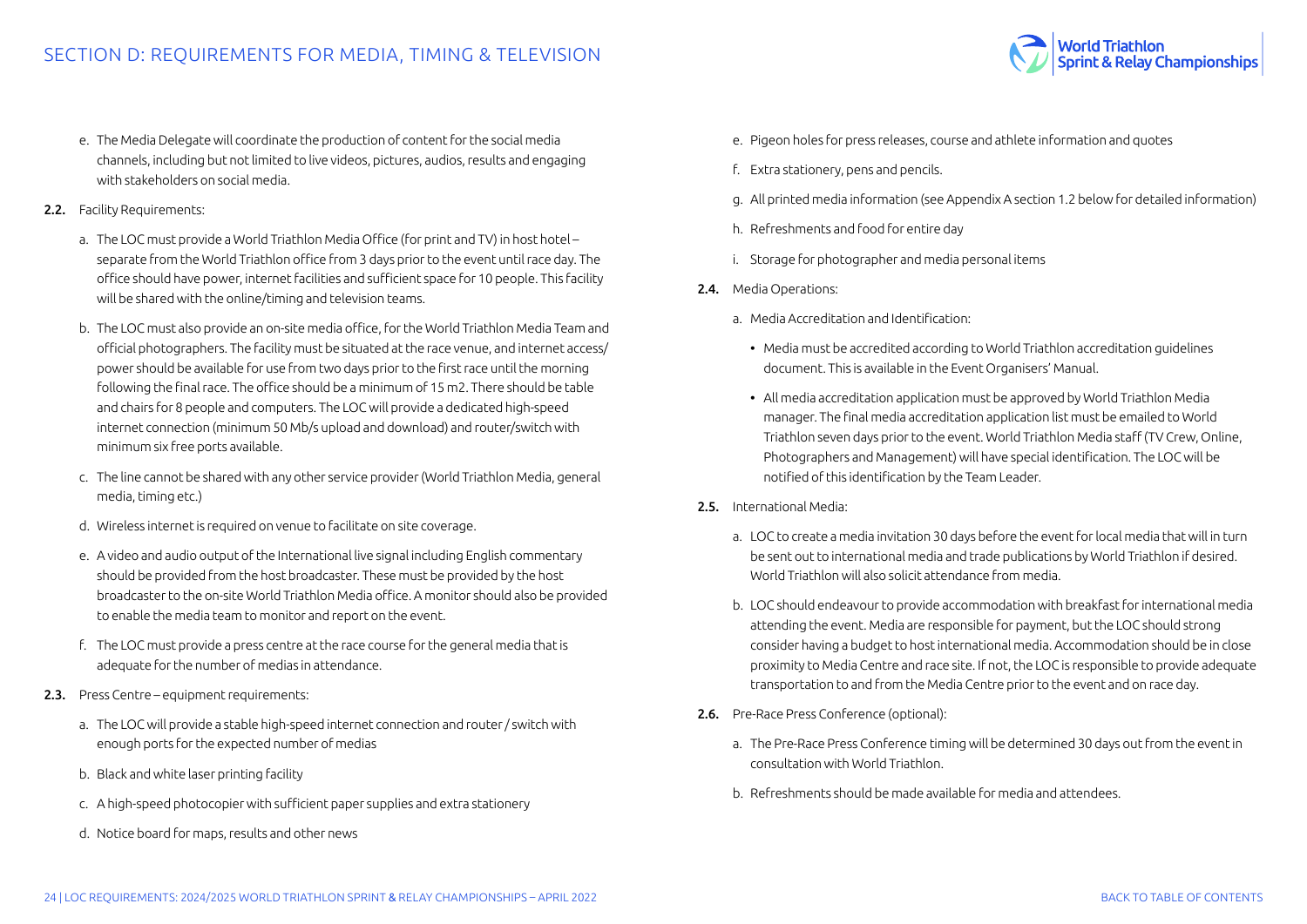- c. LOC must forward to World Triathlon Media Delegate the requested attendees list (World Triathlon athletes and delegates) one week before the press conference. World Triathlon will aid in the solicitation of invitations.
- d. LOC will ensure adequate facilities are prepared within close proximity to the host hotel (otherwise adequate transportation must be arranged).
- e. LOC must keep an attendance record for the press conference and forward to World Triathlon Media Delegate after the conference.
- f. LOC will set the location of the press conference in order to facilitate the athletes' attendance.
- 2.7. LOC area of responsibility: supplying the following items for the press conference:
	- a. Facilities (Seating, Tables, etc.);
	- b. Backdrop (must be approved by TL);
	- c. Adequate Audio-Visual equipment;
	- d. Names and pronunciation of LOC Dignitaries;
	- e. Agenda/Run sheet;
	- f. Place Cards (World Triathlon approved design);
	- g. Food and Beverage for Attendees;
	- h. Water and Beverage for head table;
	- i. Translator (if applicable);
	- j. MC;
	- k. Local gift for attending athletes;
	- l. Branding will be produced in consultation with TL.
- 2.8. Media Briefing:
	- a. LOC and World Triathlon Media Delegates will give a Media Briefing to media and photographers before the event;
	- b. TL will supply a general PowerPoint presentation to the LOC two weeks prior to the event for inclusion of course maps, media zones, scheduling and any other pertinent LOC information.

**Norld Triathlon** 

**Sprint & Relay Championships** 

- 2.9. Media Zones/Areas:
	- a. The LOC will provide designated Media Zones on course for press, photographers and broadcasters, separate from spectators with adequate identification and efficient movement from zone to zone (i.e. not through crowd or long distances);
	- b. The LOC will provide a Media Zone at the finish line in accordance with the draft layout plan provided in the sample finish line layout (See Section E- Host Broadcast Company Requirements). This zone should include a tiered platform for photographers at the finish line a designated area for host broadcaster interviews and a mixed zone for media separate from athletes;
	- c. The LOC to provide a secured Drone Operations takeoff/landing space 10m diameter along water side;
	- d. LOC to provide a detailed site map with clearly identified media zones and areas to World Triathlon Media Manager and TD one month prior to the event. Map must include sketch of finish line area and mixed/interview areas;
	- e. LOC Media Manager to be available for course walkthrough with World Triathlon Media Delegate and TD Friday morning for any last-minute alterations.
- 2.10. Post-Race Press Conference:
	- a. LOC to consult with World Triathlon Media Delegate about need for post-race press conference. If deemed necessary, please refer to Pre-Race Press Conference requirements above.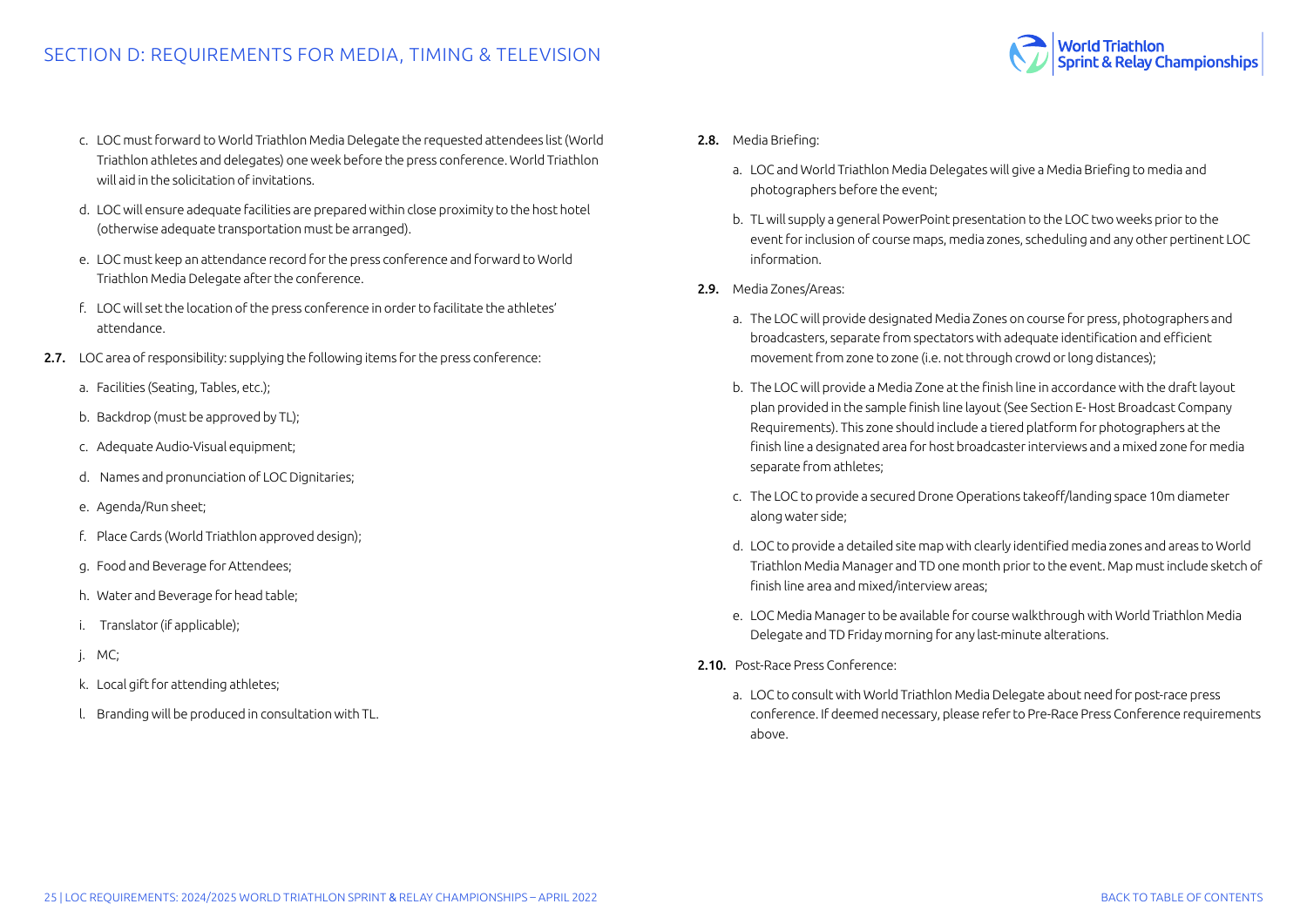<span id="page-25-0"></span>

#### a. Volunteers

| Number of<br><b>Volunteers</b> | <b>Duties</b>                                                                         | <b>Time</b><br><b>Required</b> | <b>Notes</b>                                            | <b>Accreditation</b> | Radio    |
|--------------------------------|---------------------------------------------------------------------------------------|--------------------------------|---------------------------------------------------------|----------------------|----------|
|                                | Assist media<br>manager                                                               | All race day                   | <b>Fluent</b> in<br>English                             | Media Zones          | $\Omega$ |
|                                | <b>Triathlon News</b><br>Service – capturing<br>flash quotes of<br>finishing athletes | All race day                   | <b>Fluentin</b><br>English;<br>Journalism<br>experience | Media Zones          | $\Omega$ |

- b. LOC Personnel: The LOC should:
	- have a main media contact to liaise with local media;
	- provide a minimum of one media chaperone for every ten media in order to properly control and direct media traffic;
	- have an experienced Photo Chief to manage the special needs of photographers and direct them throughout the course;
	- make sure there is a Media Centre Supervisor in order to ensure proper operation of the centre;
	- Produce a local press kit containing the items listed in 2.12.
- 2.12. Table of Contents for a Press Kit:
	- a. Schedule;
	- b. Organisation information (list of key organisational contacts);
	- c. Sponsor information;
	- d. World Triathlon information (sent by World Triathlon 30 days prior);
	- e. General city/region information (more if expecting international media);
	- f. Special events (functions or other races the media are invited to);
	- g. General media information (media centre, briefing, media events, accreditation/identification, access, accommodation (if expecting international media);
	- h. Transportation/parking;
- i. Course information;
- j. Course Maps (with media areas highlighted);
- k. Ranking information;
- l. Athlete profiles (top contenders only 6-10; visit World Triathlon Online Media Centre for most top athletes);

**Vorld Triathlon** 

**Sprint & Relay Championships** 

- m. Historic statistics/results (World Triathlon statistics are available in the Online Media Centre)<http://media.triathlon.org>. (Please contact World Triathlon if you require a sample Press Kit. The World Triathlon Media Guide and the World Triathlon Championship Series Media Guide are available on the World Triathlon Media Centre<http://media.triathlon.org>)
- 2.13. Equipment and Logistics Requirements:
	- a. The LOC must provide two motorbikes with drivers and helmets for the official World Triathlon photographer and pool photographers. Any additional motorbikes for local media access are the responsibility of the LOC and all vehicles on course must be approved by the World Triathlon Technical Delegate.
- 2.14. Reporting:
	- a. The LOC must provide a list of all accredited media to the World Triathlon at time of arrival;
	- b. The LOC must provide a detailed reporting document to the World Triathlon Media Manager within 4-6 weeks after the event. This document will include:
		- Detailed Pre and Post Monitoring information (clippings, local TV stats, etc.);
		- Final Media Contact list;

#### **3. TIMING AND RESULTS SERVICE REQUIREMENTS**

- 3.1. Overview:
	- a. Timing and results services are the cornerstone of a successful broadcast from a World Triathlon Championship Series event. These services are the basis for a professional and accurate production of a live Broadcast signal. As a result, the following are the technical requirements for any timing company that wishes to provide basic timing and results services. Please note that it is the responsibility of the LOC timing company to fulfil these requirements in full.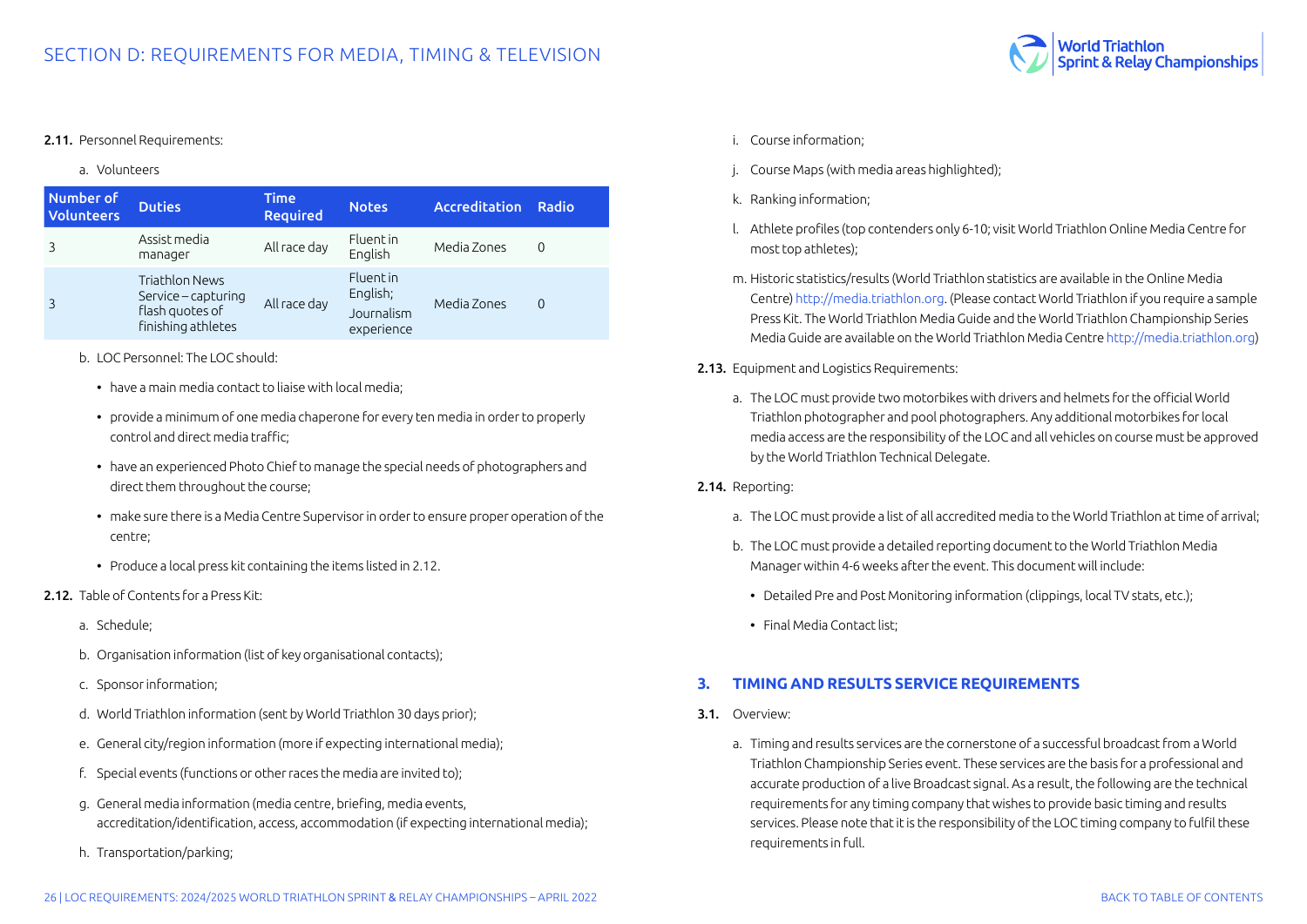- b. IMPORTANT: The LOC should ensure that the proposed timing company for the event can meet these requirements. An LOC timing and results provider CANNOT be confirmed until they are approved by the SMT.
- 3.2. General requirements:
	- a. The event must select a partner the Service Provider to secure the required quality of basic timing and results service.
	- b. The Service Provider should work on a "near invisible" basis during the event, with absolute minimum presence on the event course.
	- c. The Service Provider must be able to produce data displaying the results of the event, including each individual leg (swim-T1 –bike-T2 –run), and with multiple splits during each leg, where course layout allows.
	- d. The Service Provider must provide a direct connection to the graphics company to provide the basic timing service data.
	- e. Where possible, timing systems must be hidden from media, Broadcast and photographers.
- 3.3. Timing System:
	- a. Requirements of the transponder system:
		- The transponder timing system has been used on World Triathlon Championship Series events before, or has continuous references on World Triathlon Cup events in the last 3 years without problem.
		- Active chip technology or World Triathlon approved technology. Non World Triathlon approved transponder timing systems are not allowed.
		- Reliability, nearly 100% detection rate so all times are captured without losses;
		- Able to capture all splits for each individual leg, including multiple splits on swim (on water exit), bike and run;
		- Attach the transponder to the athlete in an ankle band;in a manner that does not influence the performance of the athlete. A second transponder is suggested onto the other ankle to avoid the negative effect of athlete transponder lost on swim course.
		- Work under the regulations of CE and FCC;
- Weigh no more than 20g;
- Transponders have to be provided for the athlete lounge in envelopes with athlete number and category (e.g. Elite Men, Elite Women) information on the envelope.

**Norld Triathlon** 

**Sprint & Relay Championships** 

- b. Deliver the transponder data live and in real time from all splits (including intermediate ones) into the timing and results software used by the Service Provider;
- c. Able to vary in width from two to eight metres without obstructing the course, the thickness of the detector loops should be 6 mm maximum;
- 3.4. Use of Timing System:
	- a. Timing systems should be installed so as to isolate each discipline (swim, transition one (T1), bike, transition two (T2) and run) and capture multiple split times during each leg also (if athletes exit swim after each lap and if athletes lap through transition area during the bike and the run) and provide backup lap counting on the bike and run segments. The following timing data is required:
		- Swim intermediate times;
		- Transition 1 times;
		- Bike lap times;
		- Intermediate bike lap times (systems should be placed in coordination with Broadcast Camera plan to give updated data for Broadcast graphics during each lap); Please consult the Broadcast Production Director.
		- Transition 2 times;
		- Run lap times;
		- Intermediate run lap times (systems should be placed in coordination with Broadcast Camera plan to give updated data for Broadcast graphics during each lap); please consult the Broadcast Production Director.
		- Finish time.
	- b. The Service Provider must have live real time connections to timing locations to pull or retrieve data with as minimal latency as possible. World Triathlon emphasizes use of direct cable connections to the timing locations, and definitely avoiding WiFi or cellular connection on the venue..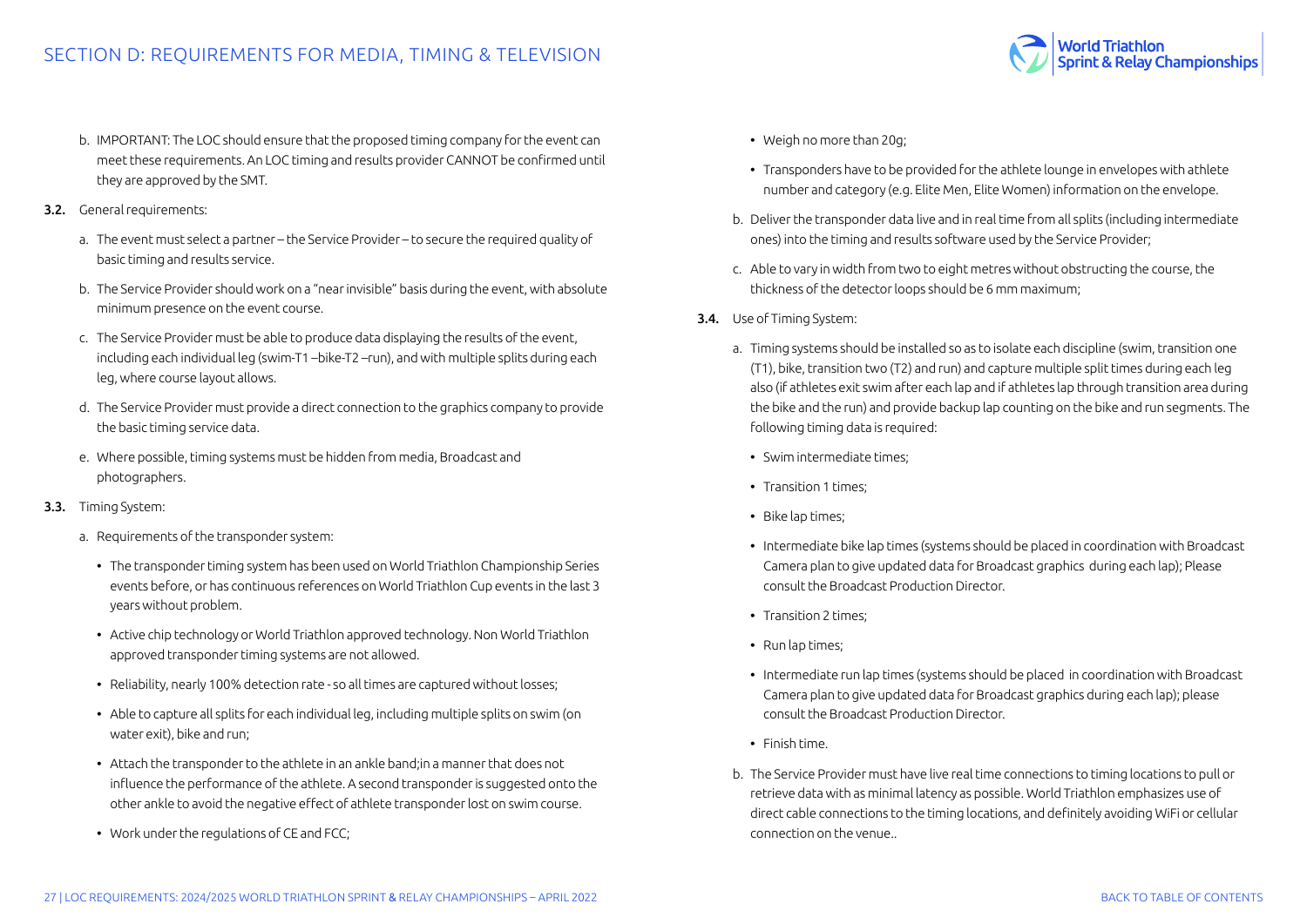**Norld Triathlon Sprint & Relay Championships** 

- c. On locations where this is not possible the Service Provider must aim at using internetbased connection via DSL or cellular connection in that order of priority.
- d. IMPORTANT: Manually transporting times via a USB stick or similar device is not allowed;
- 3.5. Software:
	- a. The Service Provider software must be able to receive transponder data live in real time from the locations of the timing systems.
	- b. The captured data will be accessible in real time with direct access to the data provided to the Broadcast Graphics company, connection details to be provided by Broadcast Graphics company;
	- c. Additional information coming from the Field of Play will be included manually by the Technical Official e.g.: DNS, DNF, LAP, DSQ, penalties information.
	- d. World Triathlon requires World Triathlon Live Timing API export to facilitate live timing coverage on World Triathlon web services.
	- e. Test sessions are required which include timing, results, link with live timing and link with Broadcast graphics two weeks prior to the event remotely and the day before on site.
- 3.6. Event Venue Services:
	- a. The timing provider should be able to provide an Intranet CIS (Commentator Information System) capable of connecting to various feed points such as Sport Presentation booth, TV Commentator cabin, OB Van.
	- b. Physical printouts of all relevant data (e.g.: start lists, official results) are also required.
	- c. The timing provider should be able to deliver updates via SMS and mobile technology if requested.
	- d. The timing provider should provide a gantry finish clock or LED screen capable of displaying time and athlete data such as name, nationality, category etc., an electronic lap counter and scoreboard capable of graphic display.
	- e. A printed results (as per Competition Rules) distribution procedure should be able to be delivered.
	- f. At least one FOP operator is required to:
		- Manage last minute chips replacement
- Backup the start signal
- Identification of chipless athletes
- 3.7. Official Results Service:
	- a. Official results should be made available in a timely manner in formats as specified by World Triathlon including detailed race analysis. Exports in various formats should be possible to relevant third parties (media, event officials, IT partners etc.). Any photo-finish images should be available instantly for event officials, media and Broadcast partners.
	- b. As from 2023, official results should be automatically submitted through the live timing API (https://developers.triathlon.org/page/live-timing-standard-v11) where the API has been integrated. To do this, please send a single JSON timing message with the status set to "official", once results are approved and signed off by the Head Referee.
	- c. In case sending results via API is not possible, an Excel file must be produced with the following information:
		- Event Information such as: Event Name, Event Data, Start Time, Event Officials, Event Distance, Course Data and Weather Information;
		- Rank of athlete;
		- Race number of athletes;
		- Name of athlete;
		- IOC code of athlete's nationality;
		- Swim time + Rank on swim leg;
		- 1st Transition time + Rank on 1st transition leg;
		- Bike time + Rank on bike leg;
		- 2nd Transition time + Rank on 2nd transition leg;
		- Run time + Rank on run leg;
		- Total time;
		- Time offset to winner;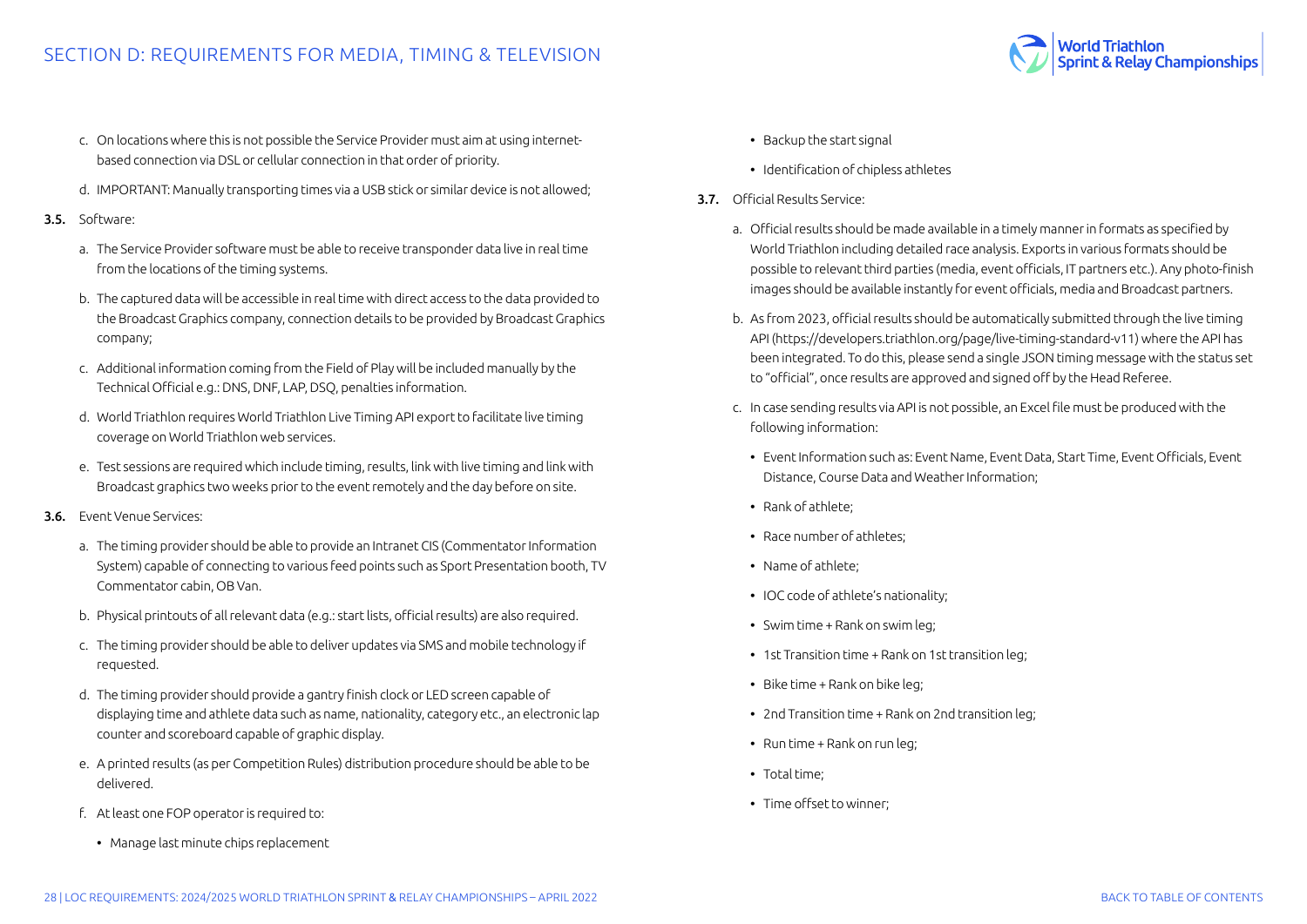

- d. The results must be displayed in the order of ranking 1, 2, 3, etc., then DNFs, LAPs, DNSs and DSQs. DNFs, LAPs must be sorted by the number of legs completed, then by time accumulated after the latest completed leg.
- e. The timing company must provide the results in the World Triathlon database table for archiving on www.triathlon.org, via a pre-specified Excel spreadsheet.
- f. The timing company will be given this file from the World Triathlon Entries Team before the event and the World Triathlon Technical Delegate will ensure that the start lists are correct. The Race Referee will sign off the results after each race to confirm them as official results.
- g. The files, once completed and verified, should be uploaded into our system on admin. triathlon.org. Log into the system, search for the event, then browse to the program and upload results. Login credentials will be issued to the Head Referee and the Technical Delegate.
- h. Results should be uploaded no later than five minutes after the official results are confirmed.

#### 3.8. Age-Group Results:

- a. The LOC, through the timing company, will create a set of results grouping the athletes by age-groups according to World Triathlon Competition Rules 2.5;
- b. The age of the athletes is determined as at 31 December in the year of competition;
- c. Athletes will be eligible to compete in the individual Age-Group events in the group in which their age is included. The groups are:
	- 15 to 19 in super sprint distance events (M15)/(F15);
	- 16 to 19 in sprint distance events (M16)/(F16);
	- 18 to 19 in standard and longer distance events (M18)/(F18);
	- 20 to 24 (M20)/(F20);
	- 25 to 29 (M25)/(F25);
	- $\cdot$  30 to 34 (M30)/(F30);
	- etc.
- d. An excel file of these results will be emailed to World Triathlon (entries@triathlon.org) and will include the following fields:
	- Position;
	- Race number;
	- Athlete given name;
	- Athlete family name;
	- IOC code of athlete nationality;
	- Age-Group;
	- Swim time;
	- T1 time;
	- Bike time;
	- T2 time;
	- Run time;
	- Total time.
- 3.9. Manual Back-up:
	- a. All timing systems should work on a failsafe basis, with zero tolerance for data error or system failure due to live television requirements. The timing company has to prepare a manual backup to cover the contingency of missed data because of chips lost during competition. Furthermore, in the event of catastrophic and unavoidable failure of the timing systems, the timing company should have a manual back-up system to provide accurate finish time and position data.
- 3.10. Photo-Finish System:
	- a. The Service Provider must supply Photo Finish Services with certified equipment to decide positions on close finishes in the event.
	- b. The minimum resolution of the Photo Finish camera: 1000 pixel high and 1000 frame per second.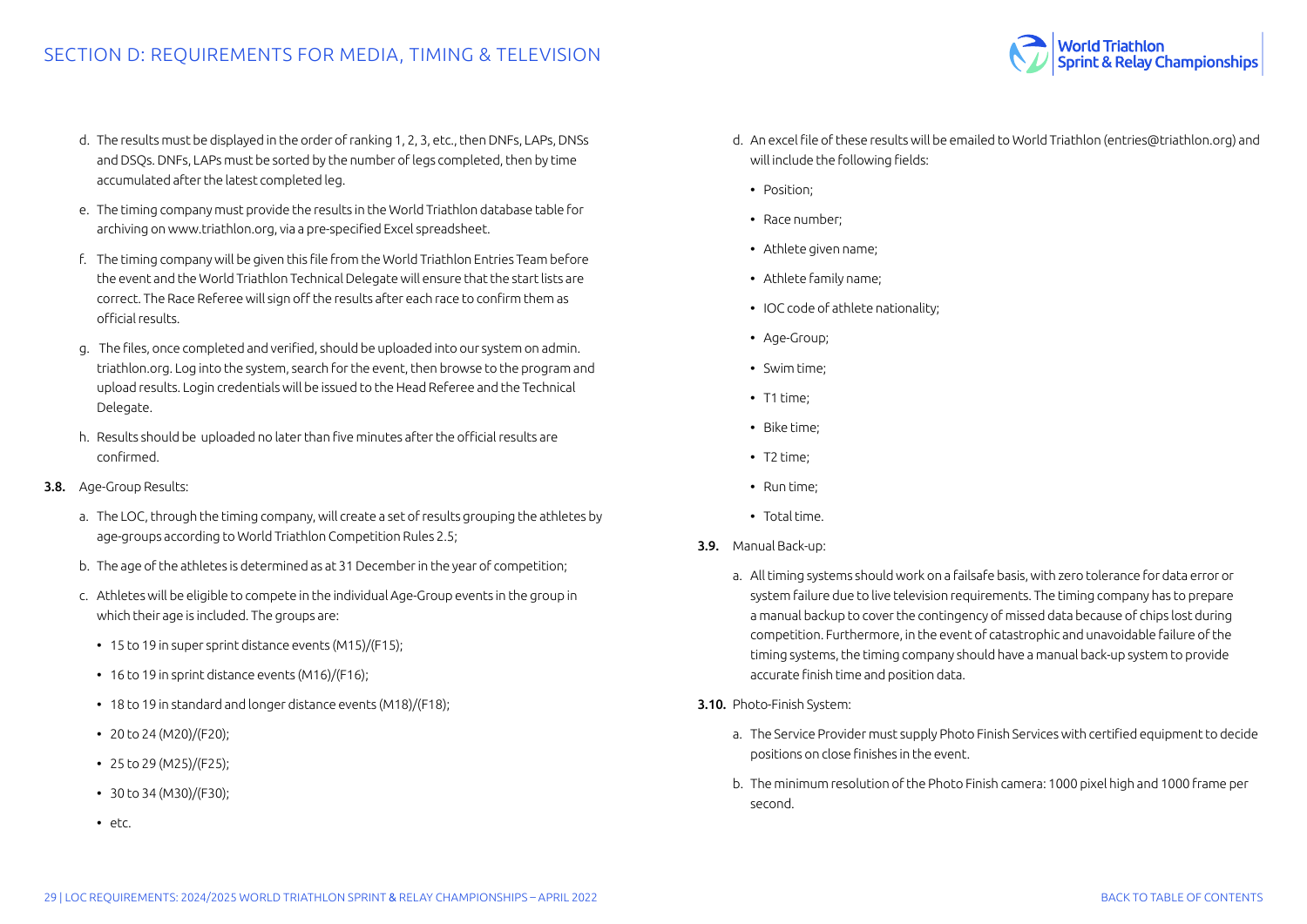- <span id="page-29-0"></span>c. Two photo finish cameras must be provided and positioned on either side of the finish Gantry and an official finish line must be marked for the decision of the final result. Mounting the cameras onto the finish gantry scaffold is preferred than using tripods.
- d. For close finishes, the Service Provider must be able to export the picture immediately according to a previously agreed communication protocol to the host broadcast company and World Triathlon Media team.
- 3.11. Basic Broadcast Graphics Services:
	- a. The timing and results services provider is required to feed data containing:
		- Environmental information gathered from TOs;
		- Intermediate standings during and after the different splits/laps taken on the different legs';
		- Intermediate standings during and after the different legs (swim / transition / bike / transition / finish);
		- Race incidences, IRMs and penalties
		- Final results.
	- b. The timing and results services provider is required to feed this and work together with the Broadcast graphics company used by the Broadcast production company at the event. This data must be available to the Broadcast graphics company in either a push or a pull protocol. The timing and results services provider must be able to send data over the following methods of communication: TCP/IP
	- c. The timing and results services provider is required to continuously review data before release to the Broadcast graphics company throughout the event, as is requested to have a dedicated person for this purpose. From athlete passing to release of standings information this must be in real time, unless an otherwise distributed plan has been agreed between the timing and results services provider and the Broadcast production company.
	- d. Details on additional features should be laid out in the proposal, such as information on:
		- Athlete information request:
		- Competition environment request;
		- Results analysis;

• The timing and results services company should arrange the transfer of timing data to the graphics provider, with consultation to the LOC and Broadcast production contacts listed below in Section E;

World Triathlon<br>Sprint & Relay Championships

- Where possible within the range of networking with cable, a direct cable connection must be used for communication between the timing and results services provider and the Broadcast graphics company. Where this is not possible, the optimum solution with either internet or wireless should be carefully considered by the two parties.
- 3.12. Notes:
	- a. It is the responsibility of the local timing company / service provider to ensure that there is a working interface to the graphics provider.
	- b. The LOC timing company must provide one contact person from their local timing company to coordinate the protocols in use and the technical requirements of Host Broadcast Company (HBC).

#### **4. BROADCAST REQUIREMENTS**

Please note that this section relates directly to World Triathlon Central Production. All questions should be directed to the Central TV Production.

- 4.1. Preamble:
	- a. The World Triathlon Championship Series is the premium product of World Triathlon. In order to establish the series on a worldwide basis it is necessary to have a consistent high quality TV product. World Triathlon defines the TV product as a combination of live races and news distribution. All this will be offered to international broadcasters.
	- b. World Triathlon will provide a host broadcaster (HBC) for the event. The HBC will be obliged to produce a TV signal of both races (Elite men and Elite women) for national and international broadcast partners.
	- c. The LOC will be required to deliver the onsite infrastructure for the HBC. Space, power, internet, structural facilities such as containers, cable bridges/jackets, fencing etc.
	- d. The LOC will provide a domestic broadcast taker for the series by 31 October of the year prior. If no domestic taker is secured by this date, the rights revert to World Triathlon to secure broadcast for the event and the series. World Triathlon (through its media partner Infront Sports & Media) will deliver International broadcast takers.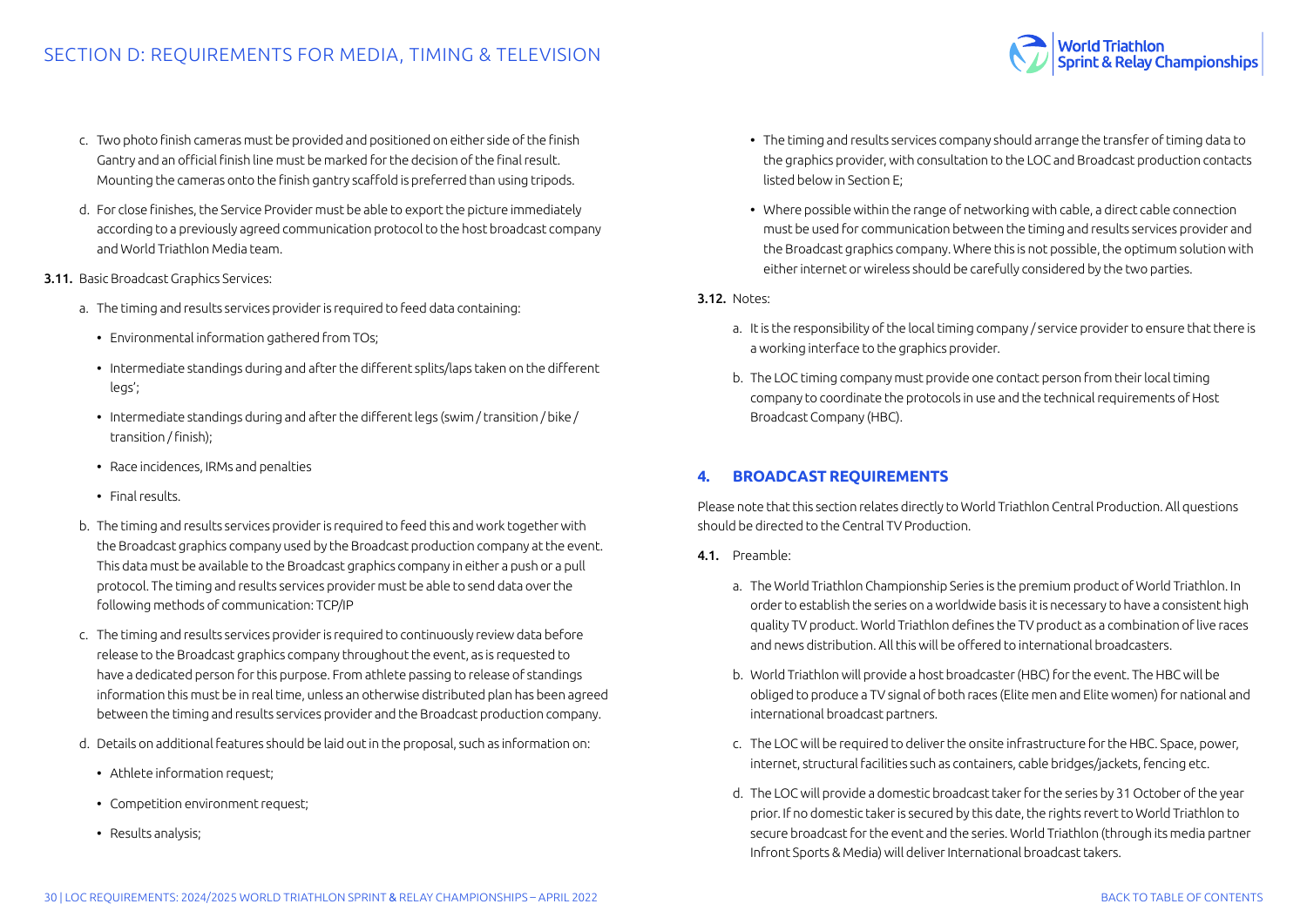

#### 4.2. Production:

- a. While the Host Broadcast is fulfilled by World Triathlon this section serves as a general guideline for LOC's can expect from the broadcast production. It is well acknowledged that this document can only give general statements related to the coverage of the World Triathlon Championship Series. Detailed discussion with the proposed HBC is required before a final decision is made and adjustments to these requirements may have to be made depending on the course and other local circumstances. The final set-up will be determined after a site survey with the LOC, HBC and World Triathlon.
- b. The host broadcaster will be obliged to produce a world class live feed of both the Elite Men's, Women's & any associated Mixed Relay races. It will be responsible to deliver all equipment and manpower necessary for such coverage from the venue.
- c. Any final camera plan and other local settings are subject to final approval by World Triathlon.
- d. The normal obligations of an HBC such as on-site coordination for licensees present in the venue should be fulfilled by the HBC too.
- e. The HBC will make available the feed to World Triathlon and licensees at the venue or a prior agreed international gateway.
- f. The feed will be produced in the following format: High Definition 1080i/50Hz (or High-Definition 1080i/59.94Hz).
- g. The HBC will be ready to start the Feed at least two (2) hours prior to the Event.
- h. Two digital drive recordings (more upon request) (one clean/clean and one PGM with international sound) will be supplied to World Triathlon.
- i. Upon prior consultation of the HBC, World Triathlon will determine the final set-up and the edit flow, the use of graphics, statistics and timekeeper. World Triathlon reserves the right to bring its own director and part of the camera crew for each production and will be entitled to use the technical means provided by HBC. Any final camera plan and other local settings must be approved by World Triathlon.
- j. World Triathlon will provide a Live Producer in charge of the editorial treatment of the event, good usage of the graphics guidelines and delivery of the international running order for each WTCS event.
- k. The feed must be completely neutral and independent and free of any domestic elements.
- l. The feed will be accompanied by full international sound in stereo quality and will cover in full, all the action from the event.
- m. World Triathlon will provide two English commentators whose audio must be implemented into the feed by the HBC. Commentary may be produced off-site as deemed appropriate by World Triathlon.
- n. World Triathlon will hire a provider for TV graphics whose services must be implemented into the OB production and used for the International Feed.
- o. The HBC will implement the official opening and closing sequence provided by World Triathlon and will implement clips, profiles, vignettes, and features about athletes, the venue and the track (virtual / animated), the city and other relevant content promoting the World Triathlon, the event and the location at the reasonable discretion of World Triathlon.
- p. The HBC will implement on World Triathlon's behalf and at World Triathlon's reasonable discretion sponsored graphics (e.g. a branded clock or data). The TV graphics provider will supply the equipment to collect the GPS data and graphics computer or caption generator to implement it into the Television Signal (e.g. Viz RT or similar). HBC will offer all necessary assistance and cooperation to connect the equipment to HBC's OB unit and deliver all necessary supplies for the graphic workplace such as a working container with air conditioning, tables, chairs, power supply, an Internet connection, all cabling, etc.
- q. The LOC support for TV includes the provision of certain space and facilities within the venue and course for the HBC and any International Broadcasters with unilateral on-site presence, as well as other positions to observe proceedings to ensure consistency across the event.
- 4.3. Interview TV room:
	- a. A TV interiew room of minimum 20m2 should be set up the day of the Athletes' briefing (working place for 6 people and 4 extra chairs.)
	- b. Electricity and free Wi-Fi internet access is required. The room should be in a quiet environment and have the possibility to turn the lights off.
	- c. Sealed water bottles are required for the athletes.
- 4.4. Coverage outline:
	- a. The International Running Order for the live coverage of the Elite event will be provided by HBC.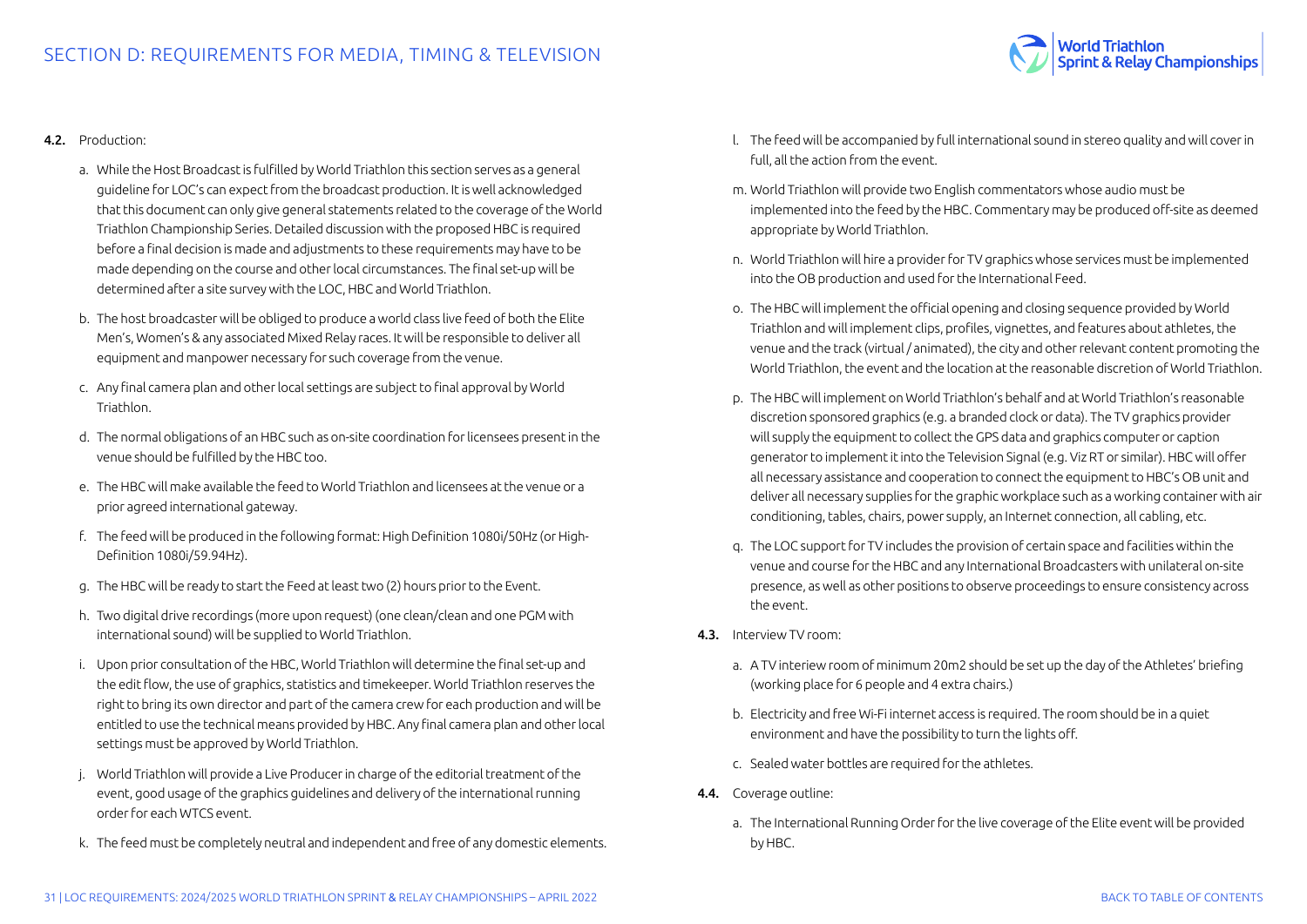

b. Triathlon is determined by the challenges of three different sports each having its own specific requirements for TV coverage and possibly taking place in different environments. The following will give a short outline of what we consider crucial scenes in each of the disciplines. For each of these scenes the host broadcaster will make efforts and ensure the best possible coverage, use the best suitable equipment and the best positions for camera equipment. Upon request World Triathlon will provide video examples of ideal live coverage from a previous event.

#### 4.5. Audio:

- a. World Triathlon expects (directional) microphones on each camera and at each crucial point of the coverage:
	- Exit from swimming
	- Transition zone to cover fast passing bikes, steps, atmosphere of spectators
	- Finish line
	- At location of specialty cameras

4.6. Equipment to be used: For the described coverage we expect the following list of equipment as follows:

| <b>Description</b>                               | <b>Minimum Number</b><br>(possibly higher depending on venue):                                                                                                                                                                                   |  |  |  |  |
|--------------------------------------------------|--------------------------------------------------------------------------------------------------------------------------------------------------------------------------------------------------------------------------------------------------|--|--|--|--|
| OB Truck                                         | 1 unit, with hard disk slow motion systems                                                                                                                                                                                                       |  |  |  |  |
| USB recorder                                     | 2 x USB + UBS stock                                                                                                                                                                                                                              |  |  |  |  |
| Helicopter with WESCAM                           | 1 x with Bi-Turbine                                                                                                                                                                                                                              |  |  |  |  |
| RF coverage                                      | Best endeavour to provide uninterrupted RF signal for the entire<br>race, e.g. pressurized RF relay plane. System to be validated by<br>World Triathlon before deployment.                                                                       |  |  |  |  |
| Cameras on boat<br>(Boats to be provided by LOC) | 2 x separate boats (One for the wireless handheld and one for a<br>Polecam)                                                                                                                                                                      |  |  |  |  |
| Cameras on motorbikes:                           | $\mathcal{P}$                                                                                                                                                                                                                                    |  |  |  |  |
| Handheld cameras                                 | 3 (with stabilised lenses)                                                                                                                                                                                                                       |  |  |  |  |
| Polecam                                          | 1                                                                                                                                                                                                                                                |  |  |  |  |
| Cameras on tripod                                | Minimum 3                                                                                                                                                                                                                                        |  |  |  |  |
| Super slow motion cameras                        | 1 camera, 2 positions                                                                                                                                                                                                                            |  |  |  |  |
|                                                  | Minimum 3 x EVS each with operators, all signals individually<br>routable onto the different inputs of the EVS via a router panel.                                                                                                               |  |  |  |  |
|                                                  | One (1) of these two (2) EVS operators will be required to edit<br>a 3-minute news playlist during the live coverage for World<br>Triathlon/Infront Sports & Media.                                                                              |  |  |  |  |
| <b>EVS</b>                                       | In addition, after the termination of the live coverage, World<br>Triathlon/Infront Sports & Media will require 1 EVS with an<br>operator to play out extra footage and graphics.                                                                |  |  |  |  |
|                                                  | World Triathlon/Infront Sports & Media request access to all the<br>footage in the EVS units to be dumped onto one external hard-<br>drive for archive purposes, along with an EVS operator, up until 2<br>hours after the end of the live feed. |  |  |  |  |
| Card Reader                                      | For request of ENG material shot by HBC/ENG crew.                                                                                                                                                                                                |  |  |  |  |
| Cables                                           | All cable works and cable crossings have to be provided by HBC                                                                                                                                                                                   |  |  |  |  |
| Jimmy Jib                                        | Depending on venue and course                                                                                                                                                                                                                    |  |  |  |  |
| Power<br>(Provided by LOC)                       | Power plus backup power supply via a UPS, e.g. Twin Pack<br>generator or similar reliable uninterrupted power solution.<br>System and schematical drawings to be validated by Infront Sports<br>& Media in advance.                              |  |  |  |  |
| Internet<br>(provided by the LOC)                | High speed (>50Mbps) cabled internet and wifi.                                                                                                                                                                                                   |  |  |  |  |
| Extras                                           | Anything necessary for implementation and organisation of<br>frequencies, antennas for the wireless cameras and microphones.                                                                                                                     |  |  |  |  |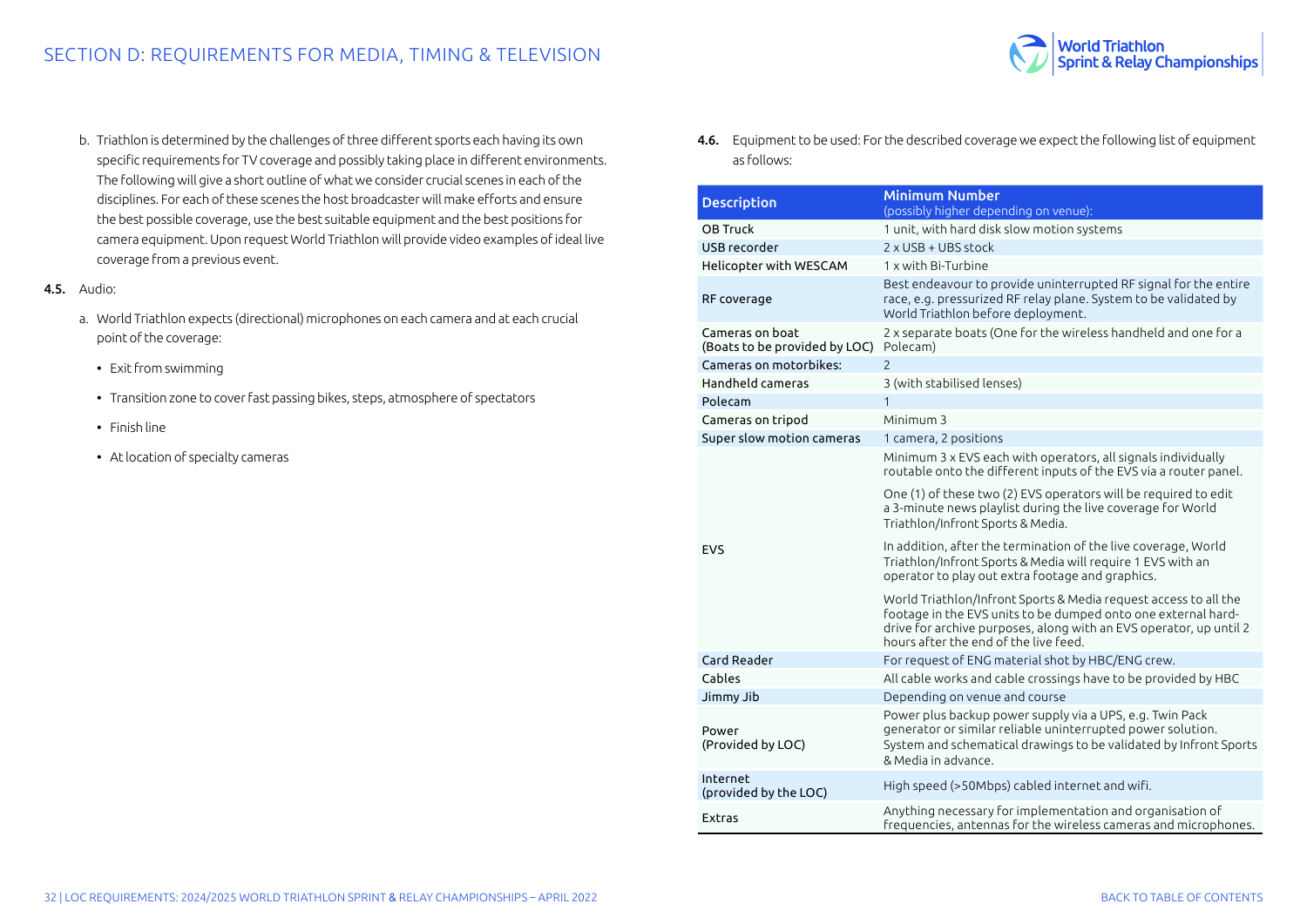

| <b>Description</b>                                       | Minimum Number<br>(possibly higher depending on venue):                                                                                                                                                                                                                                 |
|----------------------------------------------------------|-----------------------------------------------------------------------------------------------------------------------------------------------------------------------------------------------------------------------------------------------------------------------------------------|
| Extras<br>(provided by LOC, tbc<br>following site visit) | Cherry pickers, cranes, scaffolding, cable jackets etc.                                                                                                                                                                                                                                 |
| Commentary unit                                          | 1 fully equipped unit for 2 commentators (power, desk, chairs)                                                                                                                                                                                                                          |
| (provided by the LOC)                                    | Technical equipment provided by HBC: monitors, headsets,<br>microphones, codec with intercom, connectivity etc.)                                                                                                                                                                        |
|                                                          | OB - Van <-> Camera circuit                                                                                                                                                                                                                                                             |
|                                                          | OB - Van <-> English commentators                                                                                                                                                                                                                                                       |
| Comms                                                    | (with separated talkback to OB van)                                                                                                                                                                                                                                                     |
|                                                          | OB - Van <-> TV Graphics                                                                                                                                                                                                                                                                |
|                                                          | OB - Van <-> World Triathlon Producer (on radio)                                                                                                                                                                                                                                        |
| Graphic equipment                                        | World Triathlon will provide supplier of TV Graphics. HBC will be<br>responsible for implementing virtual enhancements and data<br>service within the live feed                                                                                                                         |
|                                                          | Available for 4 days (including the race days)                                                                                                                                                                                                                                          |
| <b>ENG Crew</b>                                          | Solid-state HD ENG Camera incl. tripod. Standard 3-head lighting<br>kit & sound kit for interviews incl. handheld and clip-on mic, e.g.<br>Panasonic A.J-PX5000G incl. minimum 4 x 64 GB P2 media cards<br>(to be returned)) or Sony PMW500 incl. 4x SxS 64GB cards (to be<br>returned) |
| Creative Crew                                            | Director, Editor, Camera crew and all relevant creative crew<br>(World Triathlon reserves the right to provide the TV Production<br>Director in order to ensure best coverage).                                                                                                         |
| Licenses                                                 | All required frequencies and permissions for communication,<br>microwave, relay station, helicopter                                                                                                                                                                                     |

#### 4.7. TV Graphics and Data:

- a. World Triathlon will determine one TV Graphics and data supplier for the entire World Triathlon Championship Series. The supplier will deliver a large amount of data useful for the coverage and the analysis of the event. It will serve both live and highlight programmes.
- b. The HBC is entitled and requested to make extensive use of the data provided and should make arrangements for all graphical implementation into the world feed. Some data and graphics may be connected to a sponsor.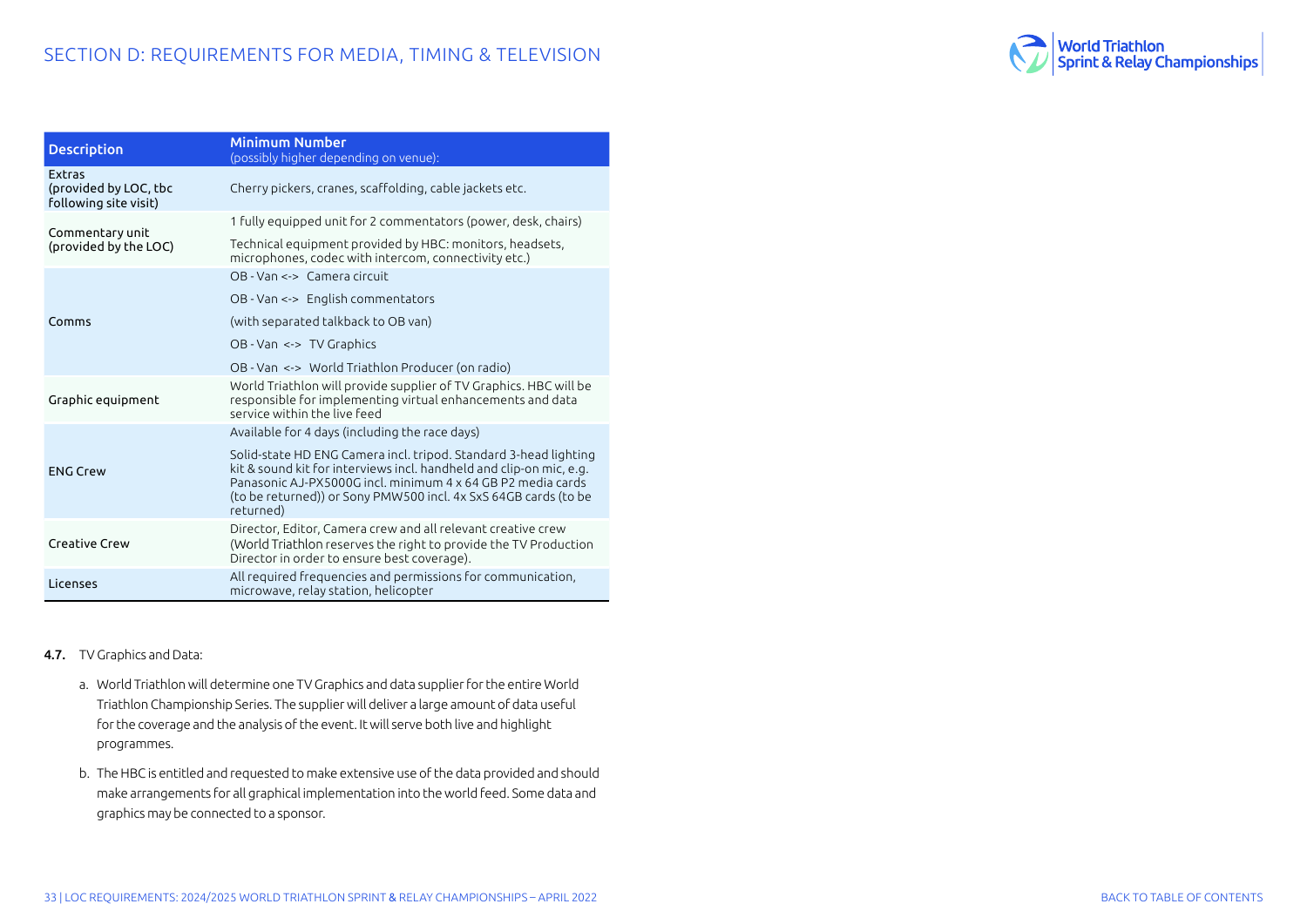<span id="page-33-0"></span>



# SECTION E: WORLD TRIATHLON **MEETINGS**

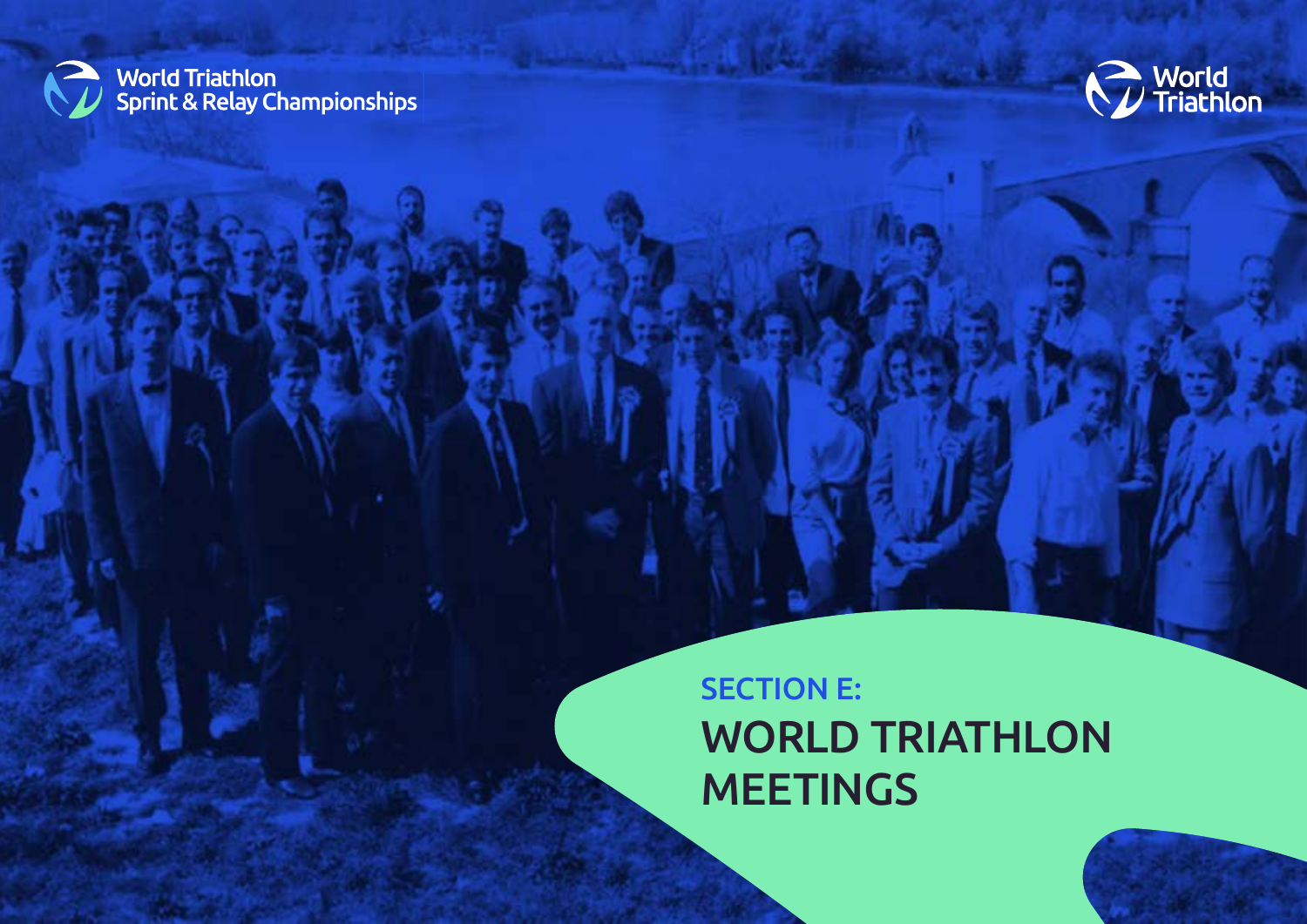

#### <span id="page-34-0"></span>**1. WORLD TRIATHLON MEETINGS**

1.1. The below outlined requirement needs to be provided and paid for by the LOC. All meetings and offices should take place in the same location, ideally in the host hotel.

| <b>EVENT</b>                                                  | <b>DURATION</b>                                                             | <b>ROOM SIZE</b>                                                                                                                                   | <b>ROOM SET-UP</b>                                                             | <b>EQUIPMENT</b>                                                                                                                                                                      | <b>FOOD &amp; BEVERAGE</b>                                                                                             | <b>VOLUNTEERS</b> |
|---------------------------------------------------------------|-----------------------------------------------------------------------------|----------------------------------------------------------------------------------------------------------------------------------------------------|--------------------------------------------------------------------------------|---------------------------------------------------------------------------------------------------------------------------------------------------------------------------------------|------------------------------------------------------------------------------------------------------------------------|-------------------|
| <b>World Triathlon</b><br><b>Executive Board</b><br>Reception | The first day of the<br>Executive Board<br>Meeting.                         | In a separate room<br>or restaurant for<br>all Executive Board<br>members, World<br>Triathlon staff, local<br>dignitaries guests<br>$(60$ people). | Round tables, seated.                                                          | Podium with microphone. Music or entertainment based in<br>local customs.                                                                                                             | Served dinner and<br>drinks.                                                                                           | $\overline{4}$    |
| <b>Executive Board meeting</b>                                | Two days prior to<br>the competitions (2<br>full days).                     | Boardroom to<br>accommodate 20<br>people.                                                                                                          | Boardroom setup.                                                               | Large screen and projector. Microphone for every person.<br>Speakers and recording facilities. Electronic plug access for<br>each person. Free Wi-Fi internet access. Pens and paper. | 2 coffee breaks (water, -<br>tea, coffee, soft drinks,<br>snacks, fruits) and<br>seated buffet/served<br>lunch. Water. |                   |
| Committee &<br>Commission meeting<br>rooms                    | 4 meetings in total.                                                        | 1 room to accommodate<br>20 persons and 1 room<br>to accommodate 50<br>persons.                                                                    |                                                                                | Large screen and projector. Free Wi-Fi internet access.                                                                                                                               | Water.                                                                                                                 |                   |
| <b>World Triathlon Office</b>                                 | See the requirement at the SMT office section in this document              |                                                                                                                                                    |                                                                                |                                                                                                                                                                                       |                                                                                                                        |                   |
| <b>President's Office</b>                                     | Office/meeting<br>room exclusively for<br>the World Triathlon<br>President. | Room of 20m2.                                                                                                                                      | Working table/chair for 1<br>person and meeting table/<br>chairs for 6 people. | Electricity and Free Wi-Fi internet access                                                                                                                                            | Water.                                                                                                                 |                   |